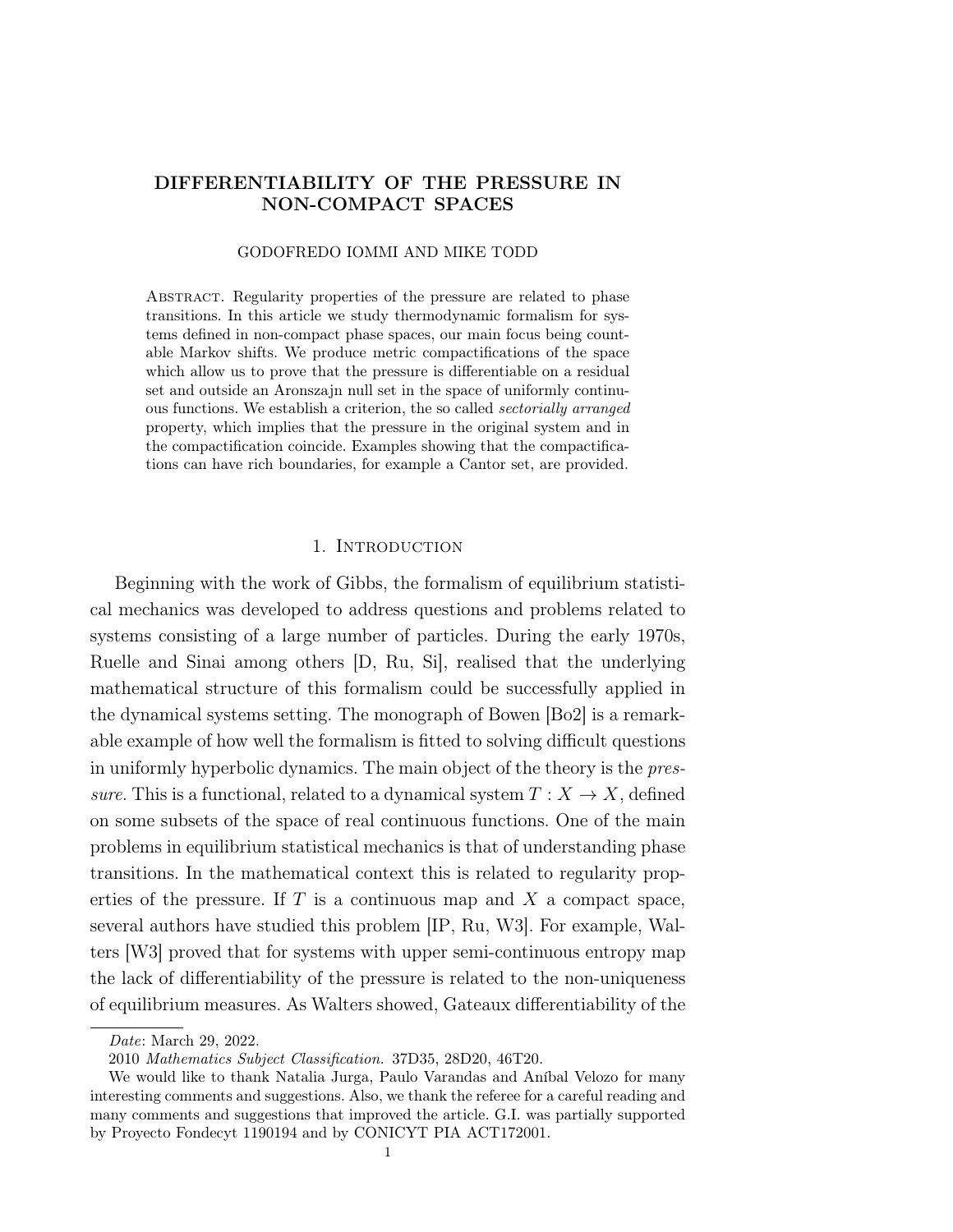### 2 G. IOMMI AND M. TODD

pressure is related to the concept of a tangent functional, which in good settings coincide with equilibrium measures. In Section 6.5 we give an example of a tangent functional which is not an equilibrium measure.

As observed in [IP, Section 3], it follows from a result of Mazur that the pressure is Gateaux differentiable in a residual set of the space of continuous functions, see Proposition 2.8. For uniformly hyperbolic systems, Ruelle [Ru] proved that when restricted to Hölder functions the pressure is differentiable at every point. We show (see Proposition 2.11) that in the class of continuous functions, the set at which the pressure is not differentiable is also Aronszajn null. In Section 2.6 we consider the specific case of sub-shifts of finite type. This is a fundamental example since uniformly hyperbolic systems can be coded with them and thus of the thermodynamic formalism for sub-shifts of finite type can be transferred to uniformly hyperbolic systems, see [Bo2]. It also gives us a natural setting to demonstrate when all the standard theory goes through.

If the space  $X$  is no longer assumed to be compact the situation is more complicated and the theory only mildly developed. In Section 3 we describe several approaches to define the pressure and outline the difficulties in each case. Our aim is to describe the regularity properties of the pressure for a large class of continuous functions in this non-compact setting. We will concentrate on a particular type of system namely, countable Markov shifts (CMS). These can be thought of as non-compact generalisations of sub-shifts of finite type, which are defined by means of a countable directed graph. It turns out that these systems are symbolic models for a wide range of dynamical systems. Indeed, after the work of Sarig [S3], countable Markov partitions have been constructed for a large class of dynamical systems. This allows for the construction of a semi-conjugacy between a relevant part of the dynamics with a CMS. This has been achieved in the following contexts: positive entropy  $C^{\infty}$  diffeomorphisms in manifolds, Sinai and Bunimovich billiards and interval maps with critical points and discontinuities, to name a few (see the survey [L] for more details).

Mauldin and Urbański [MU] and Sarig [S1] defined pressure for certain classes of regular continuous functions (e.g. summable variations)  $\Sigma \mapsto \mathbb{R}$ in the context of CMS  $\sigma : \Sigma \to \Sigma$ . We consider a variational definition of the pressure that holds for any continuous function. Our strategy to prove regularity results for the pressure, similar to those that hold in the compact case, see Section 2, is to construct a metric d which gives compact completion  $\Sigma$  (which we then also refer to as the compactification), and to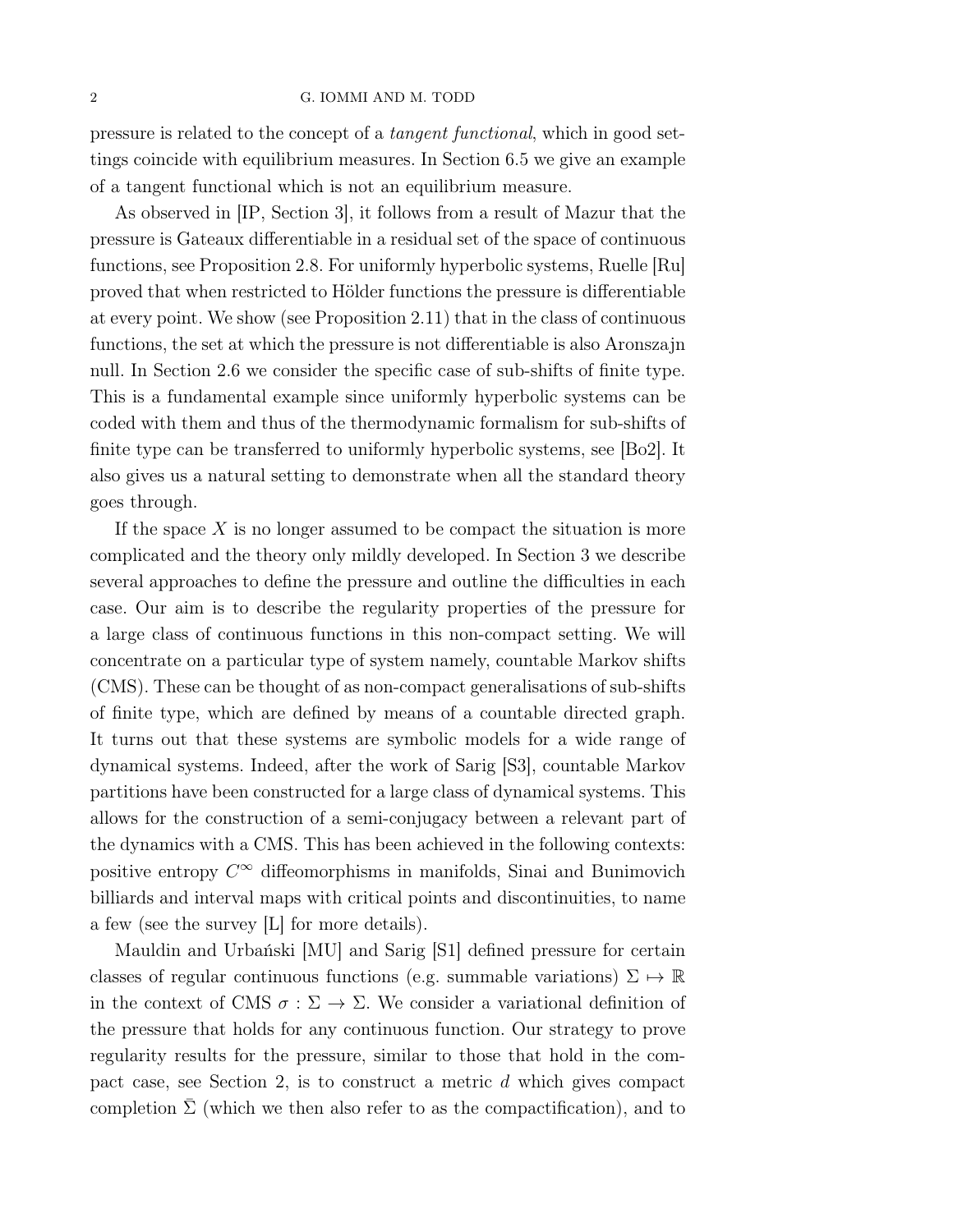consider uniformly continuous functions  $\varphi \in UC_d(\Sigma)$ . Then to prove that the pressure on the original system coincides with that of the compactification. In this way we can transfer the results from the compact setting to the non-compact one. Note that such functions must be bounded, so it only really makes sense to consider cases in which  $h_{top}(\sigma) < \infty$ . Since the space of bounded uniformly continuous functions, as well as the boundary of  $\Sigma$ , depend upon the metric, finding metrics for which we can apply this strategy and for which the set of uniformly continuous functions is as large as possible, is of interest. For a Markov graph with vertices  $V$  we start with a metric  $\rho$  on V which then induces a metric on  $\Sigma$ , see (4.1). If  $\rho$  is totally bounded then the induced metric on  $\Sigma$  has compact completion  $\Sigma$ . We define the notion of V being sectorially arranged, which generalises the standard conditions on  $\rho$  in this setting (type 2 in  $|GS|$ ). Denote by  $P_{\Sigma}(\cdot), P_{\overline{\Sigma}}(\cdot)$ the pressures defined on  $(\Sigma, \sigma)$  and its completion  $(\bar{\Sigma}, \bar{\sigma})$ , respectively. We obtain the following result.

**Theorem 1.1.** Let  $(\Sigma, \sigma)$  be a finite entropy topologically mixing CMS,  $\rho$ totally bounded and d the corresponding metric in  $\Sigma$ . If V is sectorially arranged and  $\varphi \in UC_d(\Sigma)$ , then

$$
P_{\Sigma}(\varphi) = P_{\bar{\Sigma}}(\varphi).
$$

This result readily yields a description of the regularity properties of  $P_{\Sigma}$ . Indeed, the pressure is differentiable in a residual set and outside an Aronszajn null set of the space of uniformly continuous functions, see Corollary 4.5. We describe the structure of the resulting compactifications, see Section 4.2. Several examples exhibiting different boundaries are provided. In particular, we produce an example for which the boundary is a Cantor set, see Section 6.2. We also provide examples of metrics in  $\Sigma$  so that the set  $UC_d(\Sigma)$  is large. As noted above, our final example in Section 6.5 is a natural setting where there is a tangent functional for the compactified system, but no equilibrium measure.

Gurevich [Gu2], Walters [W1], Zargaryan [Z] and also Gurevich and Savchenko [GS] explored this compactification approach to define the pressure. In [Gu2, GS, Z] c functions that depend only on finitely many coordinates were considered. In this paper we extend those results to continuous functions and to a larger class of metrics. Walters [W1] studied a general case in which functions are assumed to satisfy some forms of dynamical continuity [W1, p.149]. Other compactifications of CMS have been considered.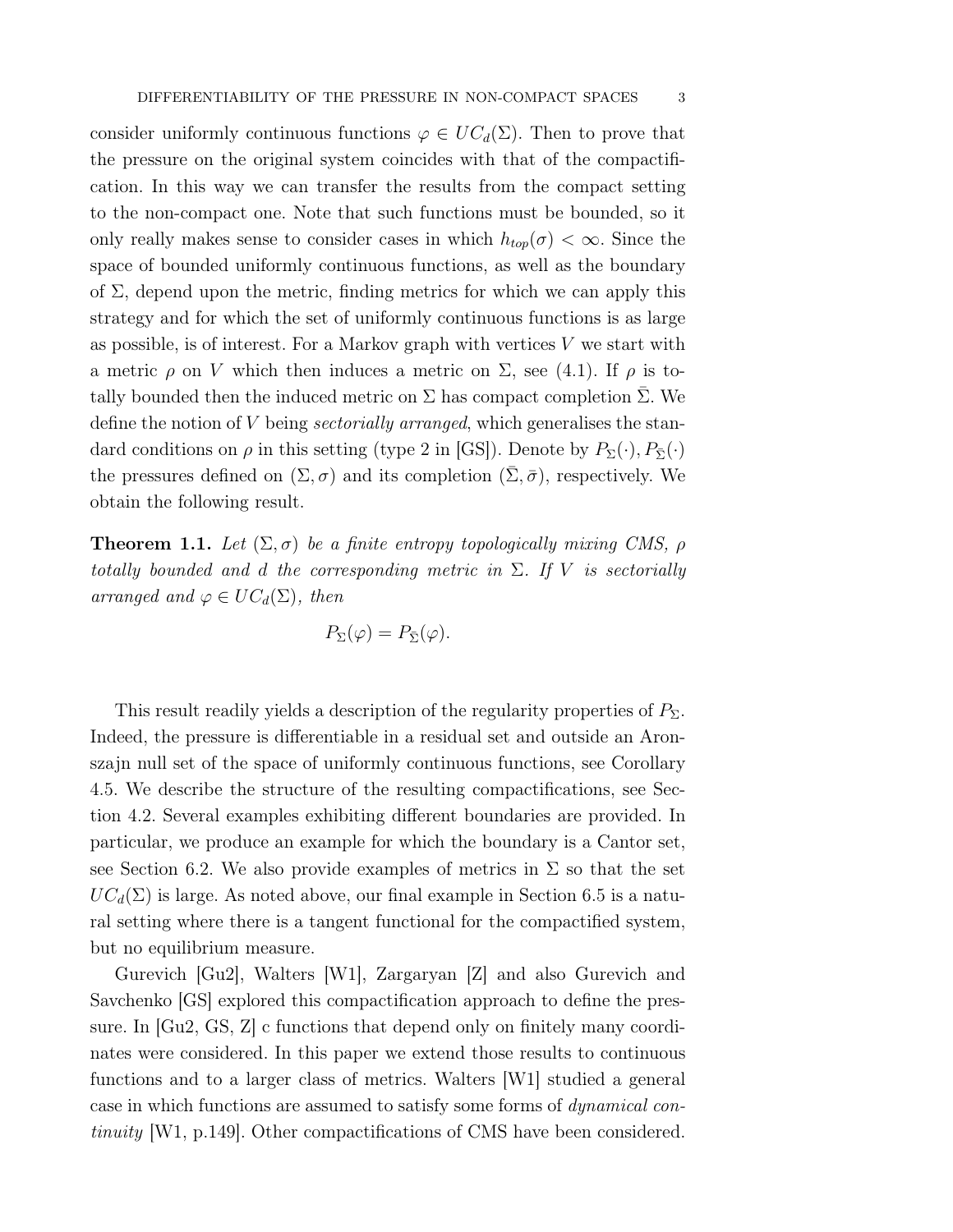#### 4 G. IOMMI AND M. TODD

Fiebig and Fiebig [FF1] construct compactifications of locally compact systems that are larger than the one point compactification. This work was continued in [F], where is it shown that non conjugated systems can have a conjugated compactification. Schwartz [Sh] extended the notion of Martin boundary to locally compact CMS and was able to obtain results related to the corresponding transfer operator. He proved the existence of an eigenfunction corresponding to a function of summable variations. This compactification, however, depends upon the function and therefore changes with it. Thus, this approach does not seem well suited to obtain the differentiability results we are interested in. Also note that our results do not assume the system to be locally compact, nor that the function is of summable variations.

To fix notation we denote by  $C(X)$  the space of real continued functions endowed with the supremum norm  $\|\cdot\|$  and by  $C(X)^*$  the dual space. We say that a sequence of probability measures  $(\mu_n)_n$  on the Borel space X converges in the weak\* topology to a probability measure  $\mu$  if for every  $f: X \to \mathbb{R}$  continuous and bounded we have  $\lim_{n\to\infty} \int f d\mu_n = \int f d\mu$ .

### 2. Differentiability of the pressure in the compact case

In this section the dynamical systems considered are continuous maps defined on compact spaces. We define the pressure and describe in detail its differentiability properties, both from the topological and measure theoretic point of view: the former is relatively well known in the field, but the latter statements are new in this context. The particular case of sub-shifts of finite type is then given as a standard application.

2.1. Thermodynamic formalism in compact metric spaces. Let  $(X, d)$ be a compact metric space,  $T : X \to X$  a continuous map and  $\varphi \in C(X)$ . Given  $\epsilon > 0$  and  $n \in \mathbb{N}$ , we say that a set  $E \subset X$  is  $(n, \epsilon)$  –separated if, given  $x, y \in E$ , there exists  $j \in \{0, 1, \ldots, n-1\}$  such that  $d(T^j(x), T^j(y)) > \epsilon$ . Let

$$
Q_n(T, \varphi, \epsilon) = \sup \left\{ \sum_{x \in E} e^{\sum_{i=0}^{n-1} \varphi(T^i x)} : E \subset X \text{ is } (n, \epsilon) - \text{separated} \right\}.
$$

Let  $Q(T, \varphi, \epsilon) = \limsup_{n \to \infty} \frac{1}{n} \log Q_n(T, \varphi, \epsilon)$ . The *pressure* of T is the map  $P: C(X) \to \mathbb{R} \cup {\infty} \text{ defined by } P(\varphi) = \lim_{\epsilon \to 0} Q(T, \varphi, \epsilon)$  (see [W2, Chapter 9 for details). Denote by  $\mathcal{M}_T$  the space of T-invariant probability measures endowed with the weak\* topology. The pressure satisfies the following properties [W2, Chapter 9].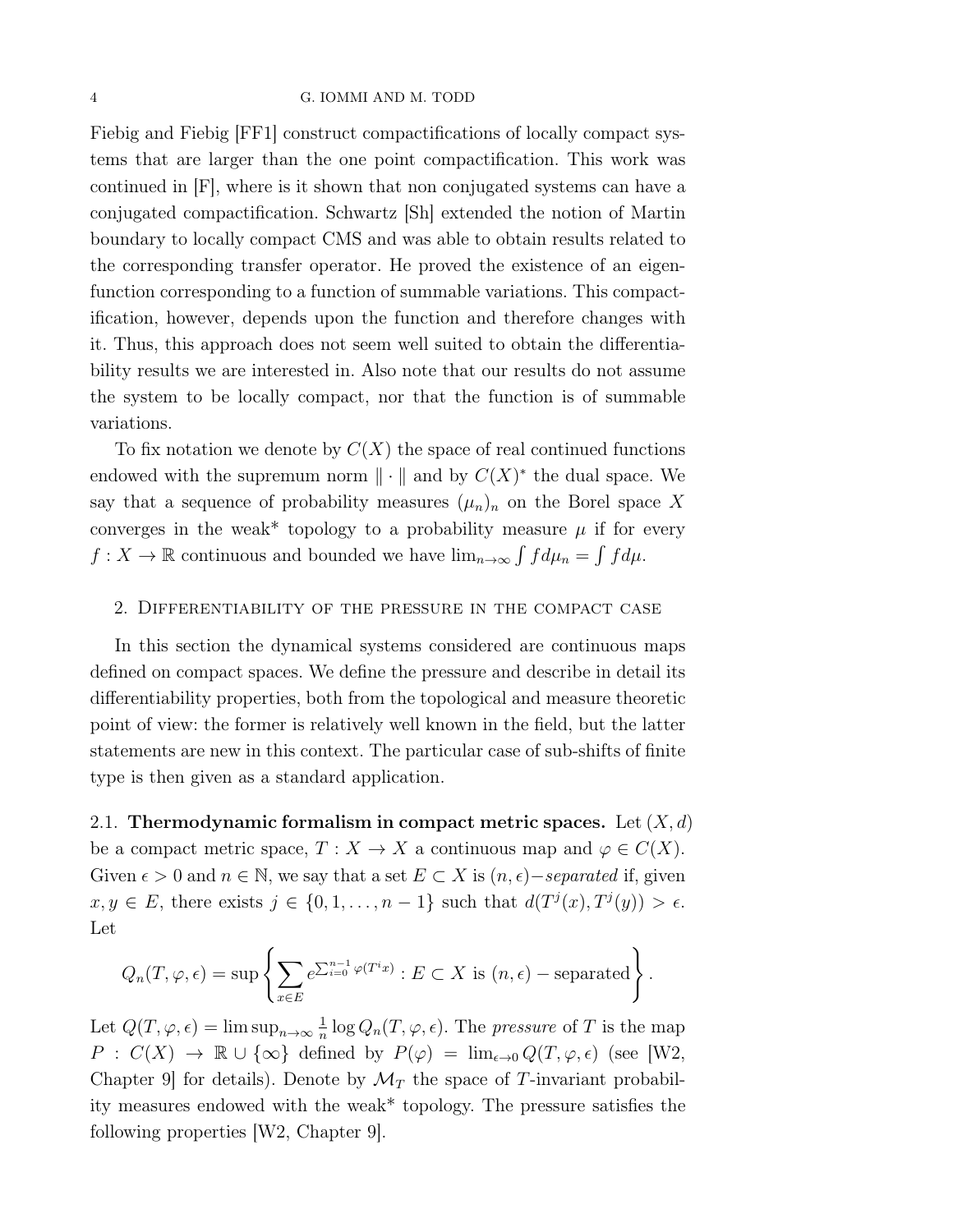**Proposition 2.1.** Let  $T : X \rightarrow X$  be a continuous map on the compact metric space X and  $\varphi \in C(X)$ .

- (1) If  $c \in \mathbb{R}$  and  $\varphi \in C(X)$  then  $P(\varphi + c) = P(\varphi) + c$ .
- (2) If  $\varphi, \psi \in C(X)$  satisfy  $\varphi(x) \leq \psi(x)$  then  $P(\varphi) \leq P(\psi)$ .
- (3) The function P is Lipschitz continuous.
- (4) The function P is convex.
- (5)  $P(\varphi) = \{h(\mu) + \int \varphi \, d\mu : \mu \in \mathcal{M}_T\}$ , where  $h(\mu)$  denotes the entropy of  $\mu$ .

**Remark 2.2.** Proposition 2.1 item (5) shows that, if X is compact, the pressure does not depend on the metric, as long as it generates the Borel  $\sigma$ −algebra of X. See [W2, p.171] for a related discussion.

The topological entropy of T is defied as  $h_{top}(T) = P(0)$ . A measure  $\mu \in \mathcal{M}_T$  such that  $P(\varphi) = h(\mu) + \int \varphi \, d\mu$  is called *equilibrium measure* for  $\varphi$ .

Remark 2.3. Note that an equivalent definition of pressure can be given using open covers instead of  $(n, \epsilon)$ −separated sets (see [W2, Chapter 9]). Approaches using convex analysis to define the pressure have been used in [IP, Section 2] and [BCMV].

2.2. Gateaux differentiability and equilibrium measures. In this subsection we consider the regularity properties of the pressure considering a weak form of differentiability for functionals on Banach spaces.

**Definition 2.4.** The pressure map  $P: C(X) \to \mathbb{R}$  is said to be *Gateaux* differentiable at  $\varphi \in C(X)$  if for every  $\psi \in C(X)$  the following limit exists

$$
\lim_{t\to 0}\frac{P(\varphi+t\psi)-P(\varphi)}{t}.
$$

**Definition 2.5.** Let X be compact metric space,  $T : X \to X$  a continuous map of finite entropy and  $\varphi \in C(X)$ . A measure  $\mu \in \mathcal{M}_T$  is called a tangent functional to P at  $\varphi$  if for every  $\psi \in C(X)$  we have that

$$
P(\varphi + \psi) - P(\varphi) \ge \int \psi d\mu.
$$

Denote by  $t_{\varphi}(T)$  the collection of tangent functionals to P at  $\varphi$ .

Note that for every  $\varphi \in C(X)$  the set  $t_{\varphi}(T)$  is non empty and convex. Moreover, if  $\mu$  is an equilibrium measure for  $\varphi$  then  $\mu \in t_{\varphi}(T)$  (see [W2, p. 225]). The following results obtained by Walters characterise Gateaux differentiability of the pressure in terms of tangent functionals (see [W3, Corollary 2 and Corollary 4]).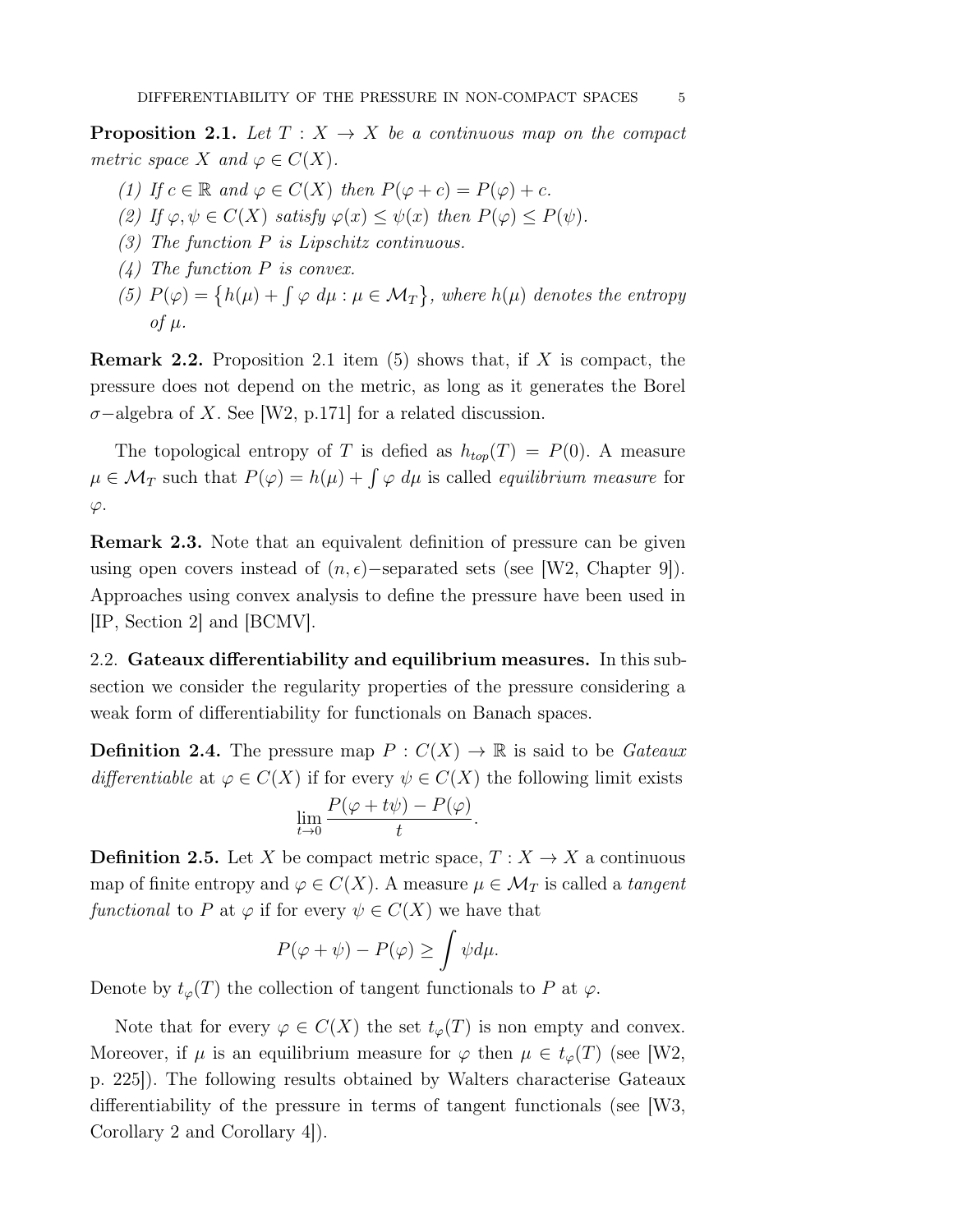**Proposition 2.6** (Walters). Let X be compact metric space and  $T : X \to X$ a continuous map of finite entropy.

- (1) The pressure of T is Gateaux differentiable at  $\varphi \in C(X)$  if and only if there is a unique tangent functional to P at  $\varphi$ .
- (2) The pressure of T is Gateaux differentiable at  $\varphi \in C(X)$  if and only if there is a unique measure  $\mu$  with the property that whenever  $\mu_n \in \mathcal{M}_T$  satisfies

$$
\lim_{n\to\infty}\left(h(\mu_n)+\int\varphi d\mu_n\right)=P(\varphi),
$$

then  $\mu_n \to \mu$ . In this case  $\mu$  is the unique tangent functional.

The relation between tangent functionals and equilibrium measures depends on the continuity properties of the entropy map as explained in the following result (see [W3, Theorem 5])

**Proposition 2.7** (Walters). Let X be a compact metric space,  $T : X \to X$ a continuous map of finite entropy and  $\varphi \in C(X)$ . A measure  $\mu \in \mathcal{M}_T$ which is a tangent functional to P at  $\varphi$  is not an equilibrium measure for  $\varphi$  if and only if the entropy map,  $\nu \to h(\nu)$  defined in  $\mathcal{M}_T$ , is not upper semi-continuous at µ.

In the next subsections we consider the problem of determining how large the set at which the pressure is Gateaux differentiable is. We address this question from a topological and a measure theoretic of point of view.

2.3. Gateaux differentiability from a topological perspective. Recall that a subset of a topological space is a  $G_{\delta}$ -set if it is a countable intersection of open sets and a dense  $G_{\delta}$ -set is called *residual*. In 1933, Mazur proved that: if  $E$  is a separable Banach space and  $F$  a continuous convex function defined on a convex open subset  $D$  of  $E$ , then the set of point where F is Gateaux differentiable is a residual set in U (see  $[P,$  Theorem 1.20] and [IP, Section 3]). The following is a particular case of this result.

**Proposition 2.8.** Let X be a compact metric space and  $T : X \rightarrow X$  a continuous map of finite entropy. The set of points at which the pressure  $P: C(X) \to \mathbb{R}$  is Gateaux differentiable is a residual set in  $C(X)$ .

That is, the pressure is Gateaux differentiable in a large set from the topological point of view.

**Remark 2.9.** Mazur's Theorem holds in this setting because  $X$  is compact and hence the Banach space  $C(X)$  is separable.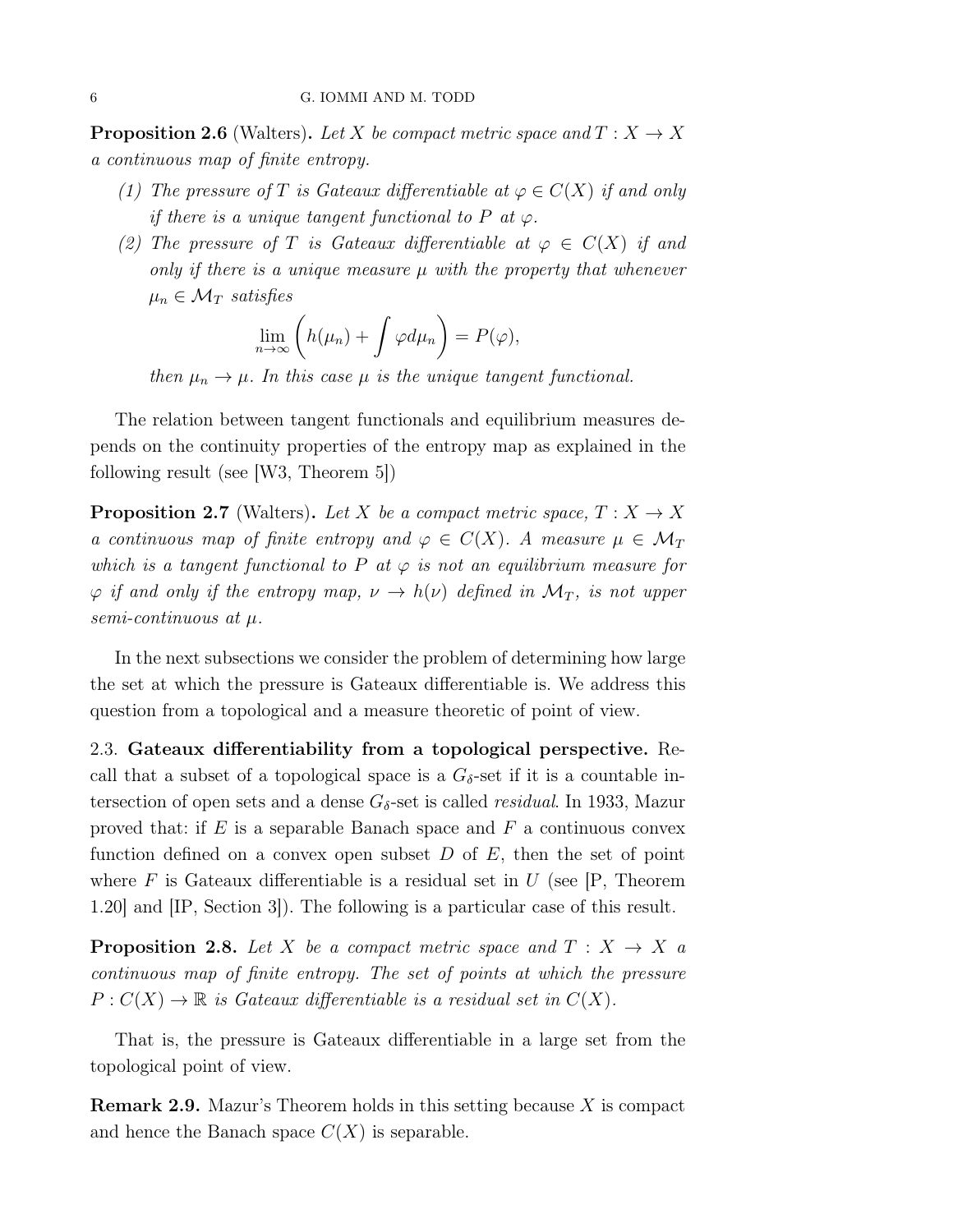2.4. Gateaux differentiable from a measure theoretic perspective. A classical result by Rademacher states that every Lipschitz map  $F : \mathbb{R}^n \to$  $\mathbb{R}^m$  is Lebesgue almost everywhere differentiable. At least since the early 1970s, a great deal of work has been devoted to extend this result to Lipschitz maps between Banach spaces with respect to the Gateaux derivate. In order to do so, a notion of null set in Banach spaces is required. Several such notions have been proposed, for example: cube null, Gauss null and Aronszajn null (see [BL, Section 6] and references therein for definitions, properties and equivalences).

Let B be a separable Banach space. For each  $0 \neq a \in B$  let  $\mathcal{A}(a)$  be the family of Borel sets  $A \subset B$  which intersect each line parallel to a in a set of one-dimensional Lebesgue measure zero. That is, for every  $x \in B$  we have Leb( $\{t \in \mathbb{R} : x + ta \in A\}$ ) = 0. If  $(a_n)_n$  is a sequence of non zero elements in B, we denote by  $\mathcal{A}((a_n))$  the collection of Borel sets A such that  $A = \bigcup A_n$ , where  $A_n \in \mathcal{A}(a_n)$  for every  $n \in \mathbb{N}$ . The following definition was proposed by Aronszajn, see [A] and [BL, pp.141-142].

**Definition 2.10.** A Borel set A in a separable Banach space B is called Aronszajn null if A belongs to  $\bigcap A((a_n))$ , where the intersection is taken over all sequences whose linear span is dense in B.

The class of Aronszajn null sets is closed under countable unions, hereditary class of Borel subsets of B, which does not contain open sets. Moreover, if B is finite dimensional then it coincides with the family of Borel sets of zero Lebesgue measure. Note that Csörnyei [C, Theorem 1] proved that in every separable Banach space the class of Aronszajn null sets, Gauss null sets and cube null sets coincide. Aronszajn [A, Main Theorem] (see also [BL, Theorem 6.42]) extended Rademacher's Theorem to separable Banach spaces replacing the notion of zero Lebesgue measure with that of Aronszajn null. Since the pressure is a Lipschitz map from a separable Banach space to the real numbers, this result describes its differentiability properties from a measure theoretic point of view.

**Proposition 2.11.** Let X be compact metric space and  $T : X \rightarrow X$  a continuous map of finite entropy and  $U \subset C(X)$  be an open set. The set of points at which the pressure  $P: U \to \mathbb{R}$  is not Gateaux differentiable is Aronszajn null.

2.5. Fréchet derivative. In this subsection we show that the stronger notion of Fréchet derivative is too strong for our purposes.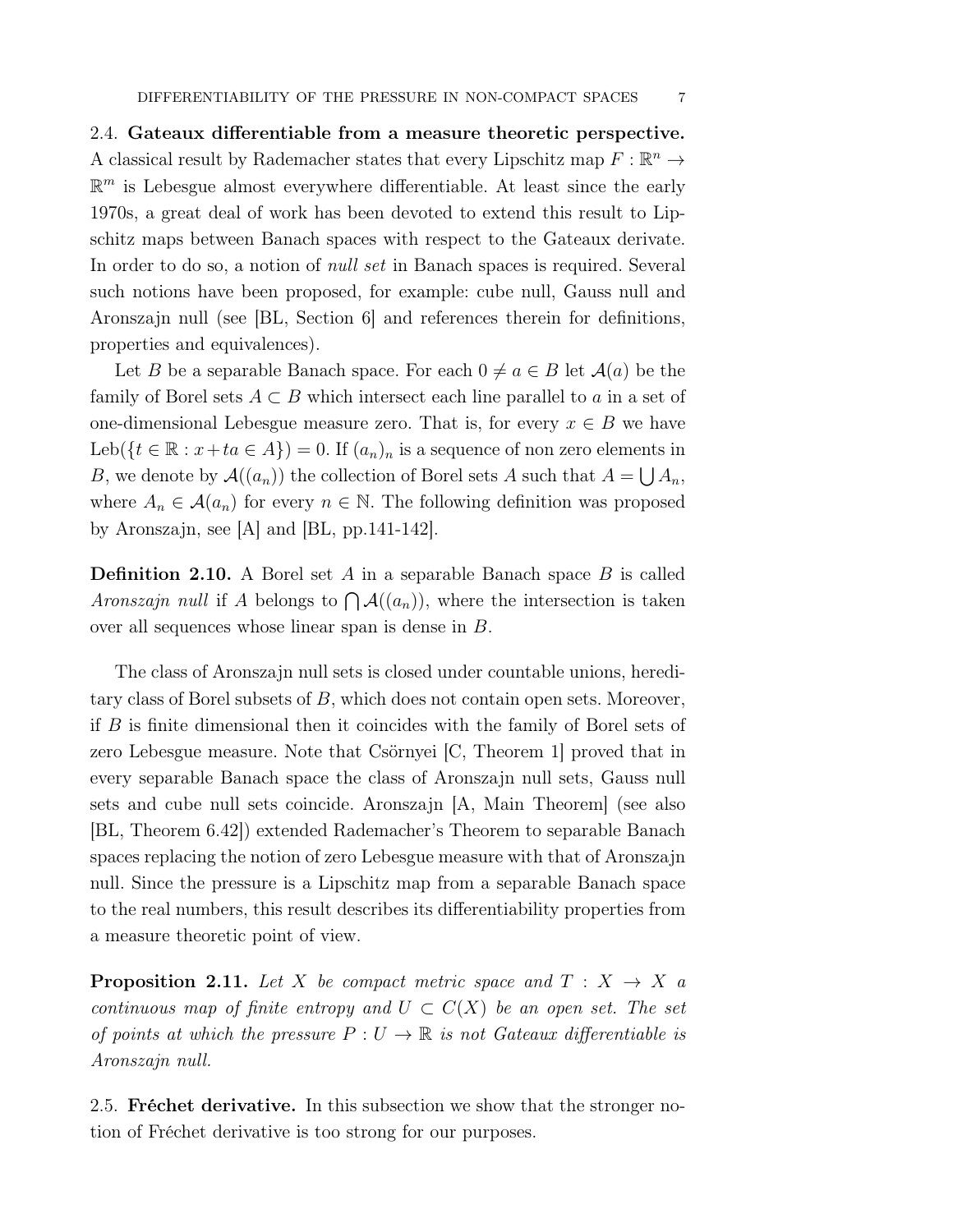**Definition 2.12.** Let X be compact metric space,  $T : X \to X$  a continuous map of finite entropy and  $\varphi \in C(X)$ . The pressure  $P : C(X) \to \mathbb{R}$  is Fréchet differentiable at  $\varphi$  if there exists  $\Gamma \in C(X)^*$  such that

$$
\lim_{\psi \to 0} \frac{|P(\varphi + \psi) - P(\varphi) - \Gamma(\psi)|}{\|\psi\|} = 0.
$$

If P is Fréchet differentiable then it is Gateaux differentiable and in that case  $\Gamma(\psi) = \int \psi \, d\mu_{\varphi}$ , where  $\mu_{\varphi}$  is the unique tangent functional at  $\varphi$ . A version of the reverse implication with stronger assumptions was obtained by Israel and Phelps (see [IP, p.144]).

Proposition 2.13. If P is Gateaux differentiable on an open set then it is Fréchet differentiable.

The following result was proved by Walters in [W3, Theorem 6 (vi)] (see also [IP] and [DvE, Proposition 1]), it shows that the Fréchet derivative is not a well suited notion of derivative for dynamical systems having many invariant measures.

**Lemma 2.14.** If P is Fréchet differentiable at  $\varphi$  then it is affine on a neighbourhood of  $\varphi$ .

This follows from another characterisation of Fréchet differentiability [W3, Theorem 6 (v)] namely, the pressure is Fréchet differentiable at  $\varphi$  if and only if there exists a unique equilibrium measure  $\mu_{\varphi}$  and

$$
P(\varphi) > \sup \left\{ h(\mu) + \int \varphi d\mu : \mu \in \mathcal{M}_T, \text{ ergodic and } \mu \neq \mu_{\varphi} \right\}.
$$

That is, there is no sequence of ergodic measures  $(\mu_n)$  in  $\mathcal{M}_T$  different from  $\mu_{\varphi}$  such that

$$
\lim_{n\to\infty}\left(h(\mu_n)+\int\varphi d\mu_n\right)=P(\varphi).
$$

In particular, if the set of ergodic measures is entropy dense then the pressure is not Fréchet differentiable at any point. See [PS, Theorem 2.1] for precise definitions and weak conditions which implies entropy denseness of ergodic measures.

2.6. Sub-shifts of finite type. We conclude this section considering the particular, but important, case in which  $(\Sigma, \sigma)$  is a sub-shift of finite type defined on a finite alphabet. That is, let  $N \geq 2$  and  $A = (a_{i,j})_{i,j}$  a  $N \times N$ matrix with entries in  $\{0, 1\}$ . The symbolic space is defined by

$$
\Sigma = \{ \underline{x} = (x_0, x_1, \ldots) : x_i \in \{1, \ldots, N\} \text{ and } a_{x_i, x_{i+1}} = 1 \text{ for each } i \in \mathbb{N}_0 \}.
$$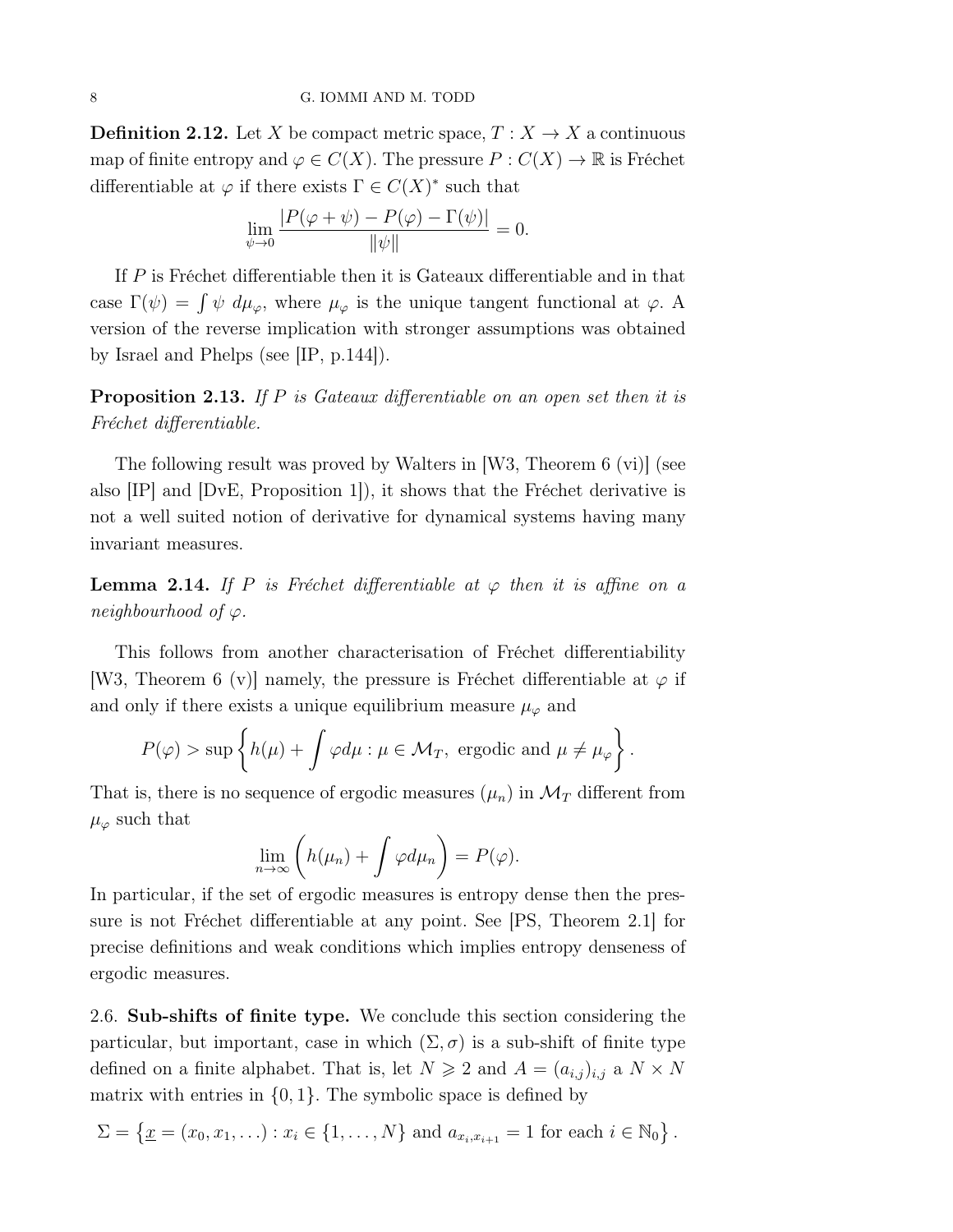It is a compact space with the topology inherited from the product topology. The function  $d(x, y)$  defined by 1 if  $x_0 \neq y_0$ ; equal to  $2^{-k}$  if  $x_i = y_i$  for  $i \in \{0, \ldots, k\}$  and  $x_{k+1} \neq y_{k+1}$ ; and 0 of  $\underline{x} = y$ , is a metric on  $\Sigma$ , and thus induces the 'cylinder topology' (see Section 4 for more information). The dynamics is the left shift  $\sigma : \Sigma \to \Sigma$ , i.e.,  $\sigma(x_0, x_1, ...) = (x_1, x_2, ...)$ . We will assume that this system is topologically mixing, which means that for each  $i, j \in \{1, \ldots, N\}$  there is a finite collection  $i = x_0, x_1, \ldots, x_\ell = j$  such that  $A_{x_k,x_{k+1}} = 1$  for  $k = 0, \ldots, \ell - 1$ . In this setting the entropy map is upper semi-continuous [W2, Theorem 8.2]. We have the following results, that are consequences of the more general statements of the previous sections.

**Proposition 2.15.** Let  $(\Sigma, \sigma)$  be a topologically mixing sub-shift of finite type defined on a finite alphabet and  $P: C(\Sigma) \to \mathbb{R}$  the pressure.

- (1) The pressure P is Gateaux differentiable in a  $G_{\delta}$ -set.
- (2) The pressure P is Gateaux differentiable outside an Aronszajn null set.
- (3) The pressure P is Gateaux differentiable at  $\varphi$  if and only if there exists a unique equilibrium measure  $\mu_{\varphi}$  for  $\varphi$ .
- $(4)$  The pressure P is not Gateaux differentiable in a dense set.
- (5) The pressure  $P$  is not Fréchet differentiable at any point.

Proof. The first statement is Proposition 2.8, while the second is Proposition 2.11. The third follows from the fact that the entropy map is upper semi-continuous and Proposition 2.7. The fact that the pressure in nowhere Fréchet differentiable was proved Walters in [W3, Corollary 9]. Finally, the fourth statement follows from the the fifth together with Proposition 2.13.  $\Box$ 

#### 3. Thermodynamic formalism on non-compact spaces

While thermodynamic formalism is well developed for continuous maps defined on compact metric spaces, the situation is far less satisfactory if the compactness assumption is dropped. Indeed, if  $T: X \to X$  is a continuous map and  $X$  a non-compact metric space even the definition of pressure is a subtle matter. For example, the definition given in Section 2.1 based on the notion of  $(n, \epsilon)$ -separated sets depends upon the metric. That is, two different metrics generating the same topology can yield different values of the pressure. Explicit examples of this can be found in [W2, Remark (15) p.171] or [HK, p.254]. If the notion of pressure is to satisfy the variational principle,  $P(\varphi) = \sup \{ h(\mu) + \int \varphi \, d\mu : \mu \in \mathcal{M}_T \}$  (Proposition 2.1 item (5)), then its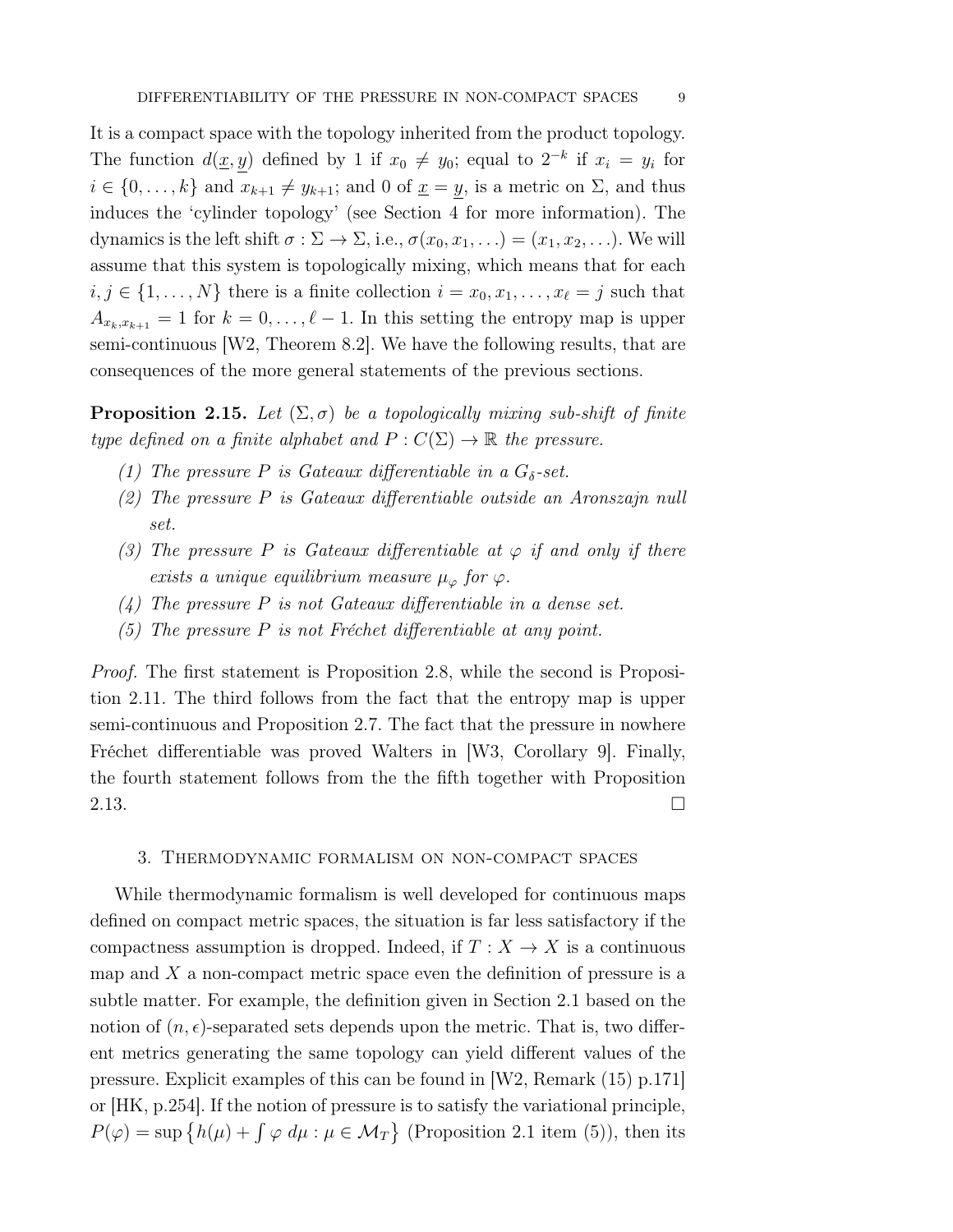value can only depend on the Borel structure on X and not on the metric. Indeed, both the entropy of an invariant measure, the continuous functions and their integrals only depend on the Borel structure.

Other approaches, also based on the definition of pressure for a compact metric space, have been suggested (see, for example, [GS]). The interior *pressure* of T at the continuous function  $\varphi$  is defined by

$$
Pint(\varphi) = \sup \{ P_{\Lambda}(\varphi) : \emptyset \neq \Lambda \subset X \text{ compact and } T-\text{invariant} \},\
$$

where  $P_{\Lambda}(\varphi)$  denotes the pressure of  $\varphi$  restricted to the set  $\Lambda$ . We assume that sup  $\emptyset = -\infty$ . This definition may work well for dynamical systems having a considerable number of compact invariant subsets. However, for systems lacking such sets the interior pressure may not satisfy the variational principle. The following example has been suggested several times (see see [HK, GS]). Let  $T : \hat{X} \to \hat{X}$  be a minimal system of positive entropy defined over the compact metric space  $\hat{X}$ . Let X be  $\hat{X}$  minus an orbit. Then,  $T : X \to X$  is a continuous map defined over the non-compact metric space X that has no  $T$ −invariant compact subsets. In particular,  $P^{\text{int}}(0) < \sup\{h(\mu): \mu \in \mathcal{M}_T\} = h_{top}(T)$ . Examples of this type can be constructed in manifolds of any dimension (see [BCL, Re]). Another drawback of the interior pressure is that, since the space of continuous functions  $C(X)$  may not be separable, we cannot directly apply the results of the previous sections to describe its differentiable properties.

A different approach is to suppose that the set  $X$  can be continuously embedded in a compact metric space  $(\hat{X}, \hat{d})$  and that the continuous function  $\varphi: X \to \mathbb{R}$  can be continuously extended to  $\hat{X}$  (we also denote by  $\varphi$  the extension). In this case the *exterior pressure* is defined by

(3.1) 
$$
P^{\text{ext}}(\varphi) = \inf \left\{ P_{(\hat{X},\hat{d})}(\varphi) : (\hat{X},\hat{d}) \right\},
$$

where the infimum is taken over all possible embeddings  $(\hat{X}, \hat{d})$ . One drawback of this approach is that the functions  $\varphi$  need to be bounded, so for systems with infinite topological entropy the pressure will always be infinite.

Walters [W1, Theorem 8] exploited this idea to extend the Ruelle Perron Frobenius theorem to some dynamical systems defined on non-compact spaces. With this approach he was able to study interval maps with countably many branches (the so called  $f$ -maps) and a class of countable Markov shifts. He constructed equilibrium measures for a large class of function. Moreover, he constructed functions with two equilibrium measures, recovering results by Hofbauer [H].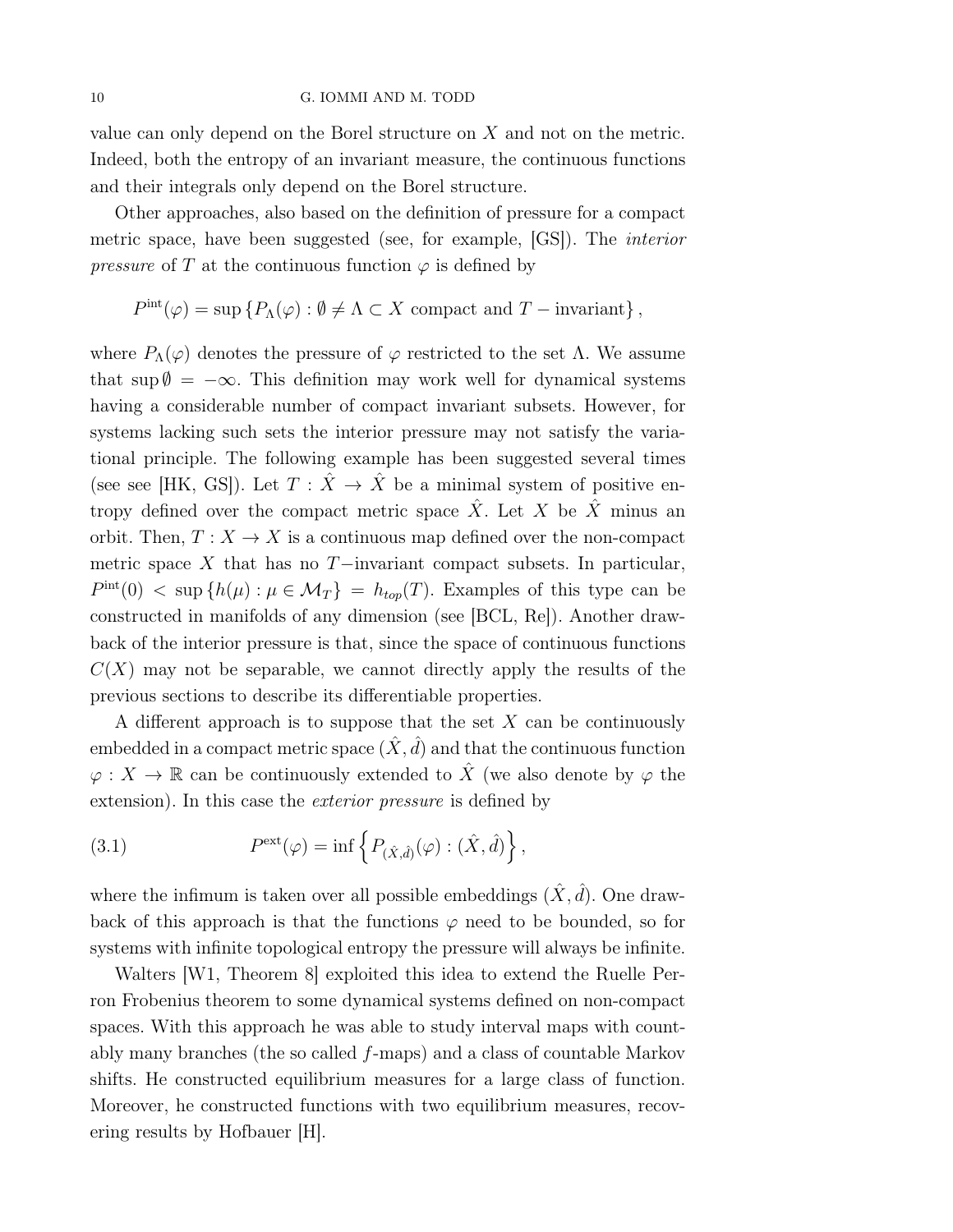Bowen [Bo1] gave a definition of entropy for a system defined on a noncompact set that is contained in a compact metric space. Pesin and Pitskel' [PP] further developed this approached and proposed a definition of pressure in the same setting. Examples with interesting properties can be constructed in this context.

Example 3.1. We begin with an example of dynamical system defined in non-closed set for which its entropy is positive and strictly smaller than that of its compactification. Let  $T : X \to X$  be a continuous map defined on a metric space X and  $\mu$  a T−invariant probability measure. A point  $x \in X$ is *generic* for  $\mu$  if the sequence of empirical measures

$$
\delta_{x,n} := \frac{1}{n} \sum_{i=0}^{n-1} \delta_{T^i x}
$$

converges in the weak\* topology to  $\mu$ . Denote by  $G(\mu)$  the set of generic points for  $\mu$ . Bowen [Bo1, Theorem 3] showed that if  $\mu$  is ergodic then  $h(T|G(\mu)) = h(\mu)$ . Let  $\sigma : \Sigma \to \Sigma$  be the full-shift on two symbols and  $\mu$ a Gibbs measure different from the (unique) measure of maximal entropy. Then, the system  $\sigma : G(\mu) \to G(\mu)$  has topological entropy  $h(\mu) < \log 2$ and it is topologically transitive. Since the measure  $\mu$  gives positive mass to any open set in  $\Sigma$  we have that the closure of  $G(\mu)$  is  $\Sigma$ . That is, its completion with respect to any metric compatible with the cylinder topology has entropy strictly larger than the original system. In particular, the boundary supports the  $(1/2, 1/2)$ -Bernoulli measure.

Example 3.2. The following are examples of systems not satisfying the variational principle. Let  $\sigma : \Sigma \to \Sigma$  be the full-shift on two symbols and  $g: \Sigma \to \mathbb{R}$  a continuous function. The *irregular set for the Birkhoff averages of q* is defined by

$$
\mathbb{B}(g) := \left\{ x \in \Sigma : \lim_{n \to \infty} \frac{1}{n} \sum_{i=0}^{n-1} g(\sigma^i x) \text{ does not exist} \right\}.
$$

The set  $\mathbb{B}(q)$  is invariant but, in general, not compact. It does not support any σ−invariant measure. Barreira and Schmeling [BS, Theorem 2.1] showed that if g is not cohomologous to a constant then  $h(\sigma|\mathbb{B}(g)) = h_{top}(\sigma) = \log 2$ . Moreover, the set  $\mathbb{B}(g)$  is dense in  $\Sigma$ . Therefore, the system  $\sigma : \mathbb{B}(g) \to \mathbb{B}(g)$ does not satisfy the variational principle. Actually, even a smaller set has the same property. The following example appears in [Pe, Proposition A.2.1]. Let

$$
Z := \{ x \in \Sigma : x \notin G(\mu) \text{ for any } \mu \in \mathcal{M}_{\sigma} \}.
$$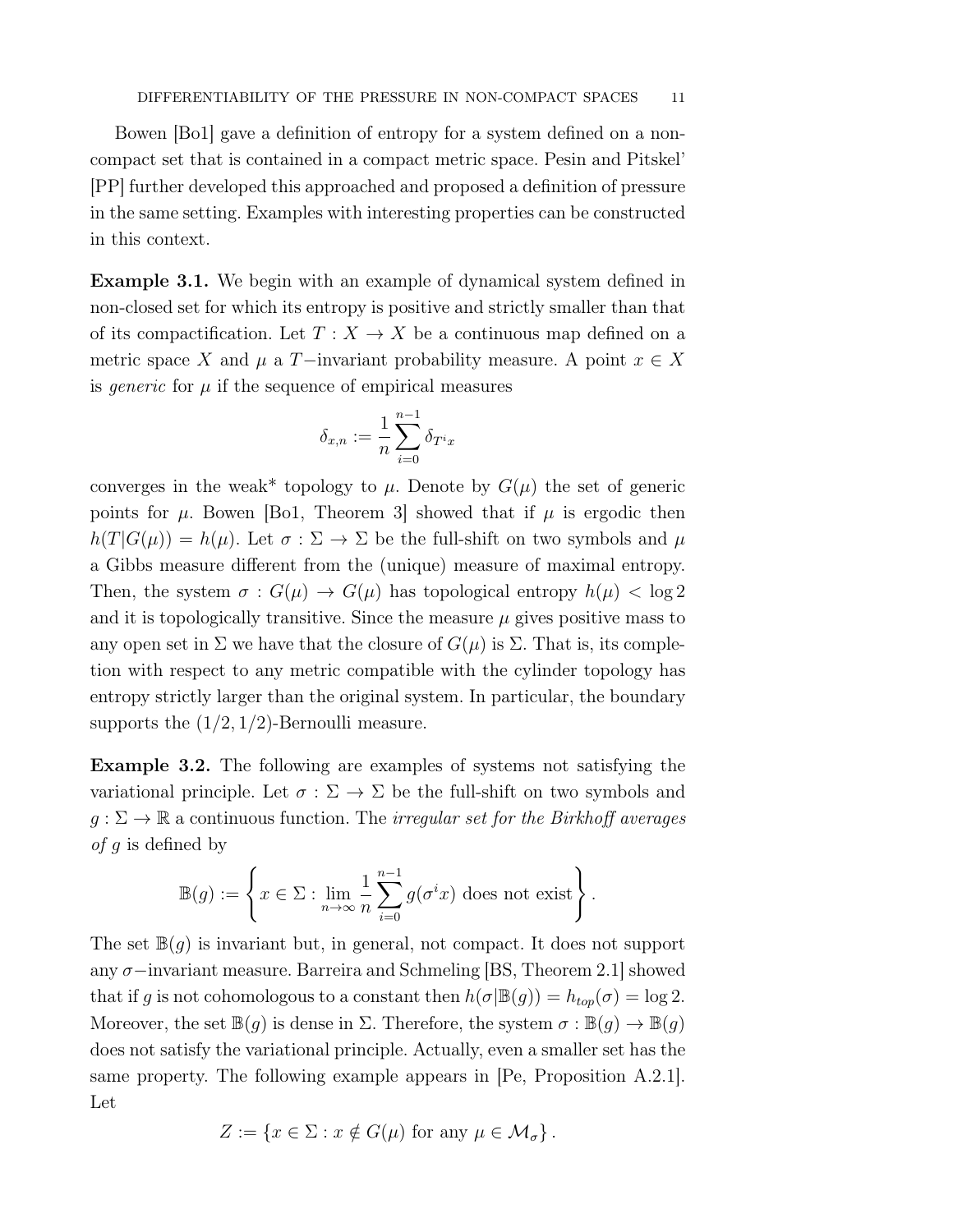The system  $\sigma: Z \to Z$  has entropy equal to log 2 and

$$
0 = \sup \{ h(\mu) : \mu \in \mathcal{M}_{(\sigma|Z)} \} < h(\sigma|Z) = \log 2.
$$

We note that Thompson [T] proposed a definition of pressure in the same setting as [Bo1, PP] with a suitable variational principle. In general this notion is larger than the definition of Pesin and Pitskel.

A problem with the definitions of Bowen and Pesin and Pitskel (and also with that of Thompson) is that we need a compact reference space and there are plenty of natural examples for which such a space is not available.

Finally, we consider yet another definition of pressure in the case that  $T: X \to X$  is a continuous map defined on a non-compact space. The *variational pressure* of the continuous function  $\varphi: X \to \mathbb{R}$  is defined by

$$
P_{var}(\varphi) = \sup \left\{ h(\mu) + \int \varphi \, d\mu : \mu \in \mathcal{M}_T \text{ such that } \int \varphi \, d\mu > -\infty \right\}.
$$

**Proposition 3.3.** The variational pressure satisfies the following properties

- (1) If  $c \in \mathbb{R}$  and  $\varphi \in C(X)$  then  $P_{var}(\varphi + c) = P_{var}(\varphi) + c$ .
- (2) If  $\varphi, \psi \in C(X)$  satisfy  $\varphi(x) \leq \psi(x)$  then  $P_{var}(\varphi) \leq P_{var}(\psi)$ .
- (3) If  $\varphi, \psi \in C(X)$  satisfy  $P(\varphi) < \infty$ ,  $P(\psi) < \infty$  and  $\|\varphi \psi\| < \infty$ then  $|P_{var}(\varphi) - P_{var}(\psi)| \leq ||\varphi - \psi||$ .
- (4) The function  $P_{var}$  is convex.
- (5) If X is a compact metric space then  $P(\varphi) = P_{var}(\varphi)$ .

*Proof.* The first two claims are direct from the definition. For the third, by the first two properties we have

$$
P_{var}(\psi) - ||\varphi - \psi|| = P_{var}(P_{var}(\psi) - ||\varphi - \psi||) \le P_{var}(\varphi) \le
$$

$$
P_{var}(P_{var}(\psi) + ||\varphi - \psi||) = P_{var}(\psi) + ||\varphi - \psi||.
$$

That is  $|P_{var}(\varphi) - P_{var}(\psi)| \leq ||\varphi - \psi||$ .

Given  $\mu \in \mathcal{M}_T$  the map  $\varphi \mapsto (h(\mu) + \int \varphi \, d\mu)$  is affine. Therefore,  $P_{var}$  is convex being the supremum of affine, hence convex, maps (see [Ro, Theorem 5.5]). The last claim is Proposition 2.1(5).

**Remark 3.4.** If  $T : X \to X$  is a continuous map and  $\varphi : X \to \mathbb{R}$  a continuous function then  $P^{\text{int}}(\varphi) \leq P_{var}(\varphi) \leq P^{\text{ext}}(\varphi)$ . All the inequalities can be strict, (see [HK, Theorem 1.8] and the above discussion).

In the next sections we will be interested in the case in which the variational and the exterior pressure coincide. More precisely, we will construct metrics d in X such that the corresponding completion  $\hat{X}$  is compact and for every uniformly continuous function  $\varphi : X \to R$  we have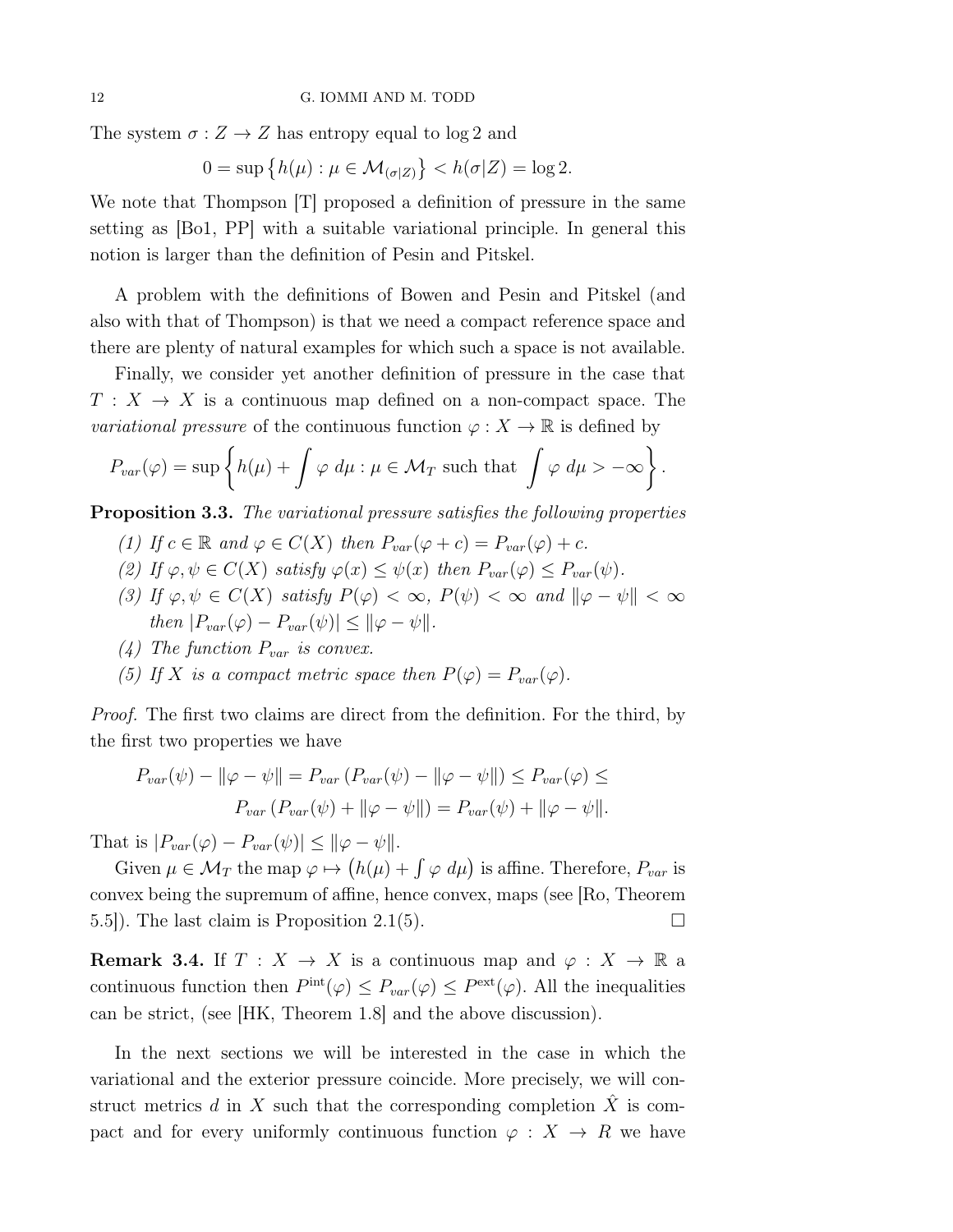$P_{var}(\varphi) = P_{(\hat{X},d)}(\varphi)$ . Denote by  $UC_d(X)$  the space of bounded uniformly continuous functions on  $X$  with respect to the metric  $d$ .

**Theorem 3.5.** Let  $T : X \rightarrow X$  be a finite entropy map defined on the non-compact topological space  $X$ . Suppose  $X$  that is densely embedded in a compact metric space  $(\hat{X}, d)$  so that for every  $\varphi \in UC_d(X)$ ,

$$
P_{var}(\varphi) = P_{(\hat{X},d)}(\varphi).
$$

If  $U \subset UC_d(X)$  is an open set then

- (1) the pressure  $P_{var}: U \to \mathbb{R}$  is Gateaux differentiable in a  $G_{\delta}$  subset of  $U$ ;
- (2) the set of points at which the pressure  $P_{var}: U \to \mathbb{R}$  is not Gateaux differentiable is an Aronszajn null set.

The proof of this result is an immediate consequence of Proposition 2.8 and Proposition 2.11.

### 4. Countable Markov shifts: preliminaries and results

In this section we consider the particular case in which the dynamical system defined over a non-compact space is a *countable Markov shift (CMS)*  $(\Sigma, \sigma)$ . Let  $A = (a_{i,j})_{i,j}$  be an  $\mathbb{N} \times \mathbb{N}$  transition matrix with entries in  $\{0, 1\}$ and let

$$
\Sigma = \{ \underline{x} = (x_0, x_1, \ldots) \in \mathbb{N}^{\mathbb{N}_0} : a_{x_n, x_{n+1}} = 1 \}.
$$

Thus the system is defined by a directed graph structure on N. When we want to emphasise that  $\mathbb N$  is being used just as a countable set of vertices, we may denote it by  $V$ . On the other hand, often it will be useful to use the implicit indexing of these vertices which N brings. Let  $\sigma : \Sigma \to \Sigma$ be the left shift, we will always assume that  $(\Sigma, \sigma)$  is topologically mixing (the definition is the same as the one we gave in Section 2.6). We consider  $\Sigma$  endowed with the topology generated by the cylinder sets  $\{Z : Z \in \mathcal{Z} \}$  $\mathcal{Z}_n$  for some  $n \in \mathbb{N}$  where the *n*-cylinder  $Z \in \mathcal{Z}_n$  containing  $x \in \Sigma$  is of the form  $Z = \{(y_0, y_1, \ldots) \in \Sigma : y_i = x_i \text{ for } i = 0, \ldots n-1\}$ . In general,  $\Sigma$  is a non-compact space. Moreover, it is locally compact if and only if the row sum of the transition matrix  $A$  is always finite. For CMS we will adopt the variational definition of pressure. Let  $\varphi : \Sigma \to \mathbb{R}$  be a continuous function, the pressure of  $\sigma$  at  $\varphi$  is defined by

$$
P_{\Sigma}(\varphi) := P_{var}(\varphi) = \sup \left\{ h(\mu) + \int \varphi \, d\mu : \mu \in \mathcal{M}_{\sigma} \text{ such that } \int \varphi \, d\mu > -\infty \right\}.
$$

We include the subscript  $\Sigma$  to emphasise the space in which the dynamics is defined.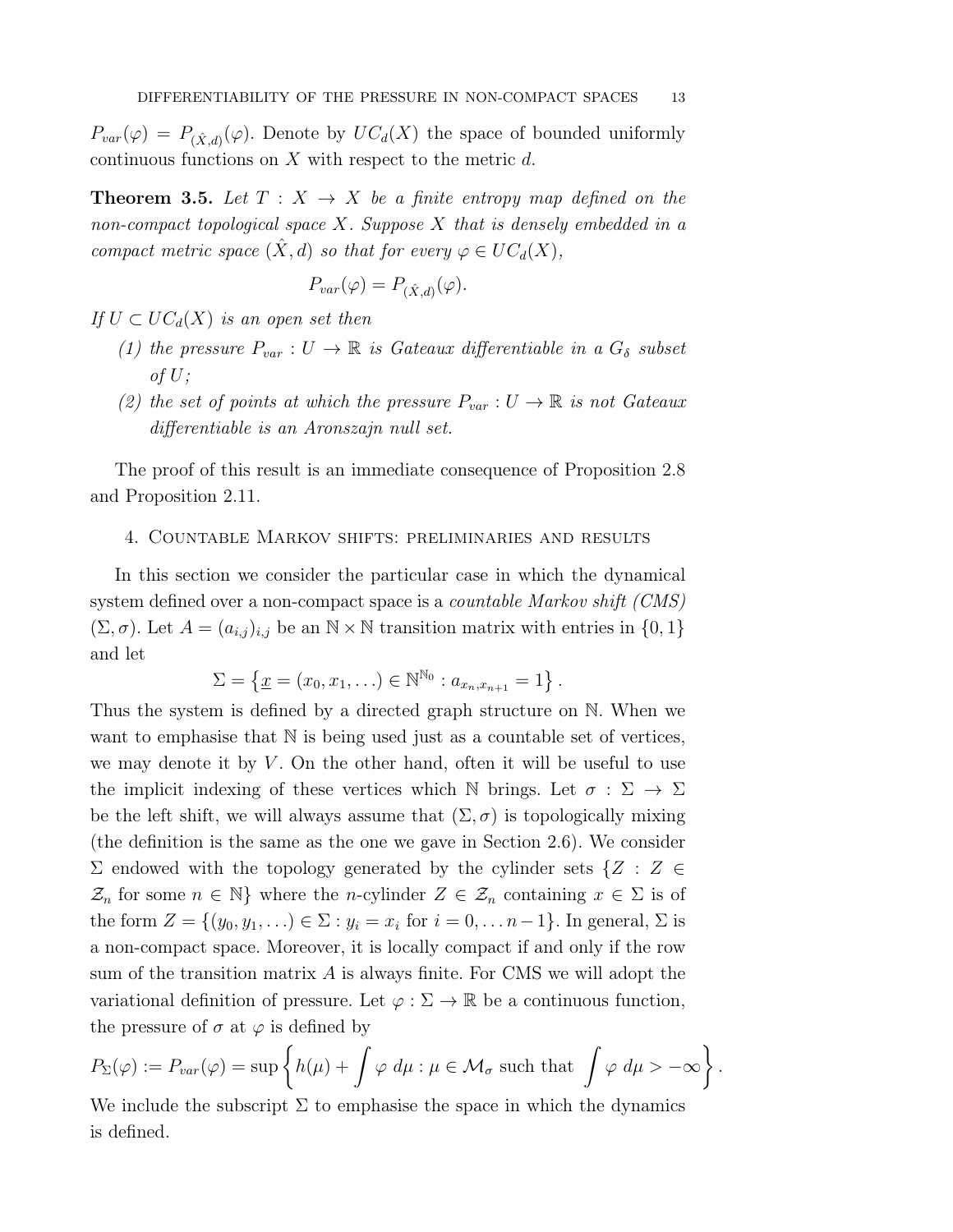Remark 4.1. In a series of articles starting in 1999, Sarig developed a theory of thermodynamic formalism for general topologically mixing CMS. Similar results, for a narrower class of systems, were obtained earlier by Mauldin and Urbański [MU]. Both, Sarig and Mauldin-Urbański considered regular continuous functions. Indeed, for functions of summable variations (see [S2, p.556] for precise statements) Sarig defined a notion of pressure, the so-called Gurevich pressure. This notion satisfies the variational principle and is well suited for the use of all the transfer operator machinery. In particular, he proved that if  $\varphi : \Sigma \to \mathbb{R}$  is of summable variations then  $P<sup>int</sup>(\varphi) = P<sub>var</sub>(\varphi)$ , see [S1, Theorem 2] and [S2, p.557]. This identity, for  $\varphi = 0$ , was obtained earlier by Gurevich [Gu1]. We stress that we do not assume the summable variation condition on the function  $\varphi$  in the definition of  $P_{\Sigma}(\varphi)$ .

**Remark 4.2.** Recall that the entropy of  $(\Sigma, \sigma)$  is defined by  $h_{top}(\sigma)$  =  $P_{\Sigma}(0)$ . If there exists  $N \in \mathbb{N}$  such that  $(\Sigma, \sigma)$  has infinitely many periodic orbits of period N then  $h_{top}(\sigma) = \infty$ . This directly follows from the definition of Gurevich entropy, see [Gu1, Gu2, S1].

4.1. Metrics, compactifications and differentiability of the pressure. In Theorem 3.5 a strategy to extend the results on differentiability of the pressure obtained in the compact setting to dynamical systems defined on non-compact spaces, is proposed. We now discuss its implementation in the context of CMS,  $(\Sigma, \sigma)$ . The idea is to consider a metric d on  $\Sigma$ , generating the cylinder topology, such that its completion  $\Sigma$  is compact. The main property we require from the completion is that if  $\varphi \in UC_d$ then  $P_{\Sigma}(\varphi) = P_{\bar{\Sigma}}(\varphi)$ . Note that, abusing notation, we denote the (unique) extension of  $\varphi$  to the completion of X also by  $\varphi$ .

We first consider a class of metrics in  $\Sigma$ , maintaining the notation used in [GS, Z]. This will be of the form: for  $\theta \in (0,1)$  and  $\underline{x} = (x_0, x_1, \ldots), \underline{y} =$  $(y_0, y_1, \ldots) \in \Sigma$ ,

(4.1) 
$$
d(\underline{x}, \underline{y}) = d_{\rho, \theta}(\underline{x}, \underline{y}) = \sum_{n \ge 0} \theta^n \rho(x_n, y_n)
$$

with  $\rho: V \times V \to [0, 1]$  a metric on V. In this setup,  $d_{\rho,\theta}$  generates the cylinder topology and  $\sigma$  is uniformly continuous. In particular  $\sigma$  extends to the completion of  $\Sigma$ , which we denote by  $\bar{\Sigma}_{\rho}$ , and  $(\bar{\Sigma}_{\rho}, \sigma)$  is a continuous dynamical system. We denote by  $\bar{d}$  the metric on  $\bar{\Sigma}_{\rho}$ . It will be important for us that this process yields a compact space.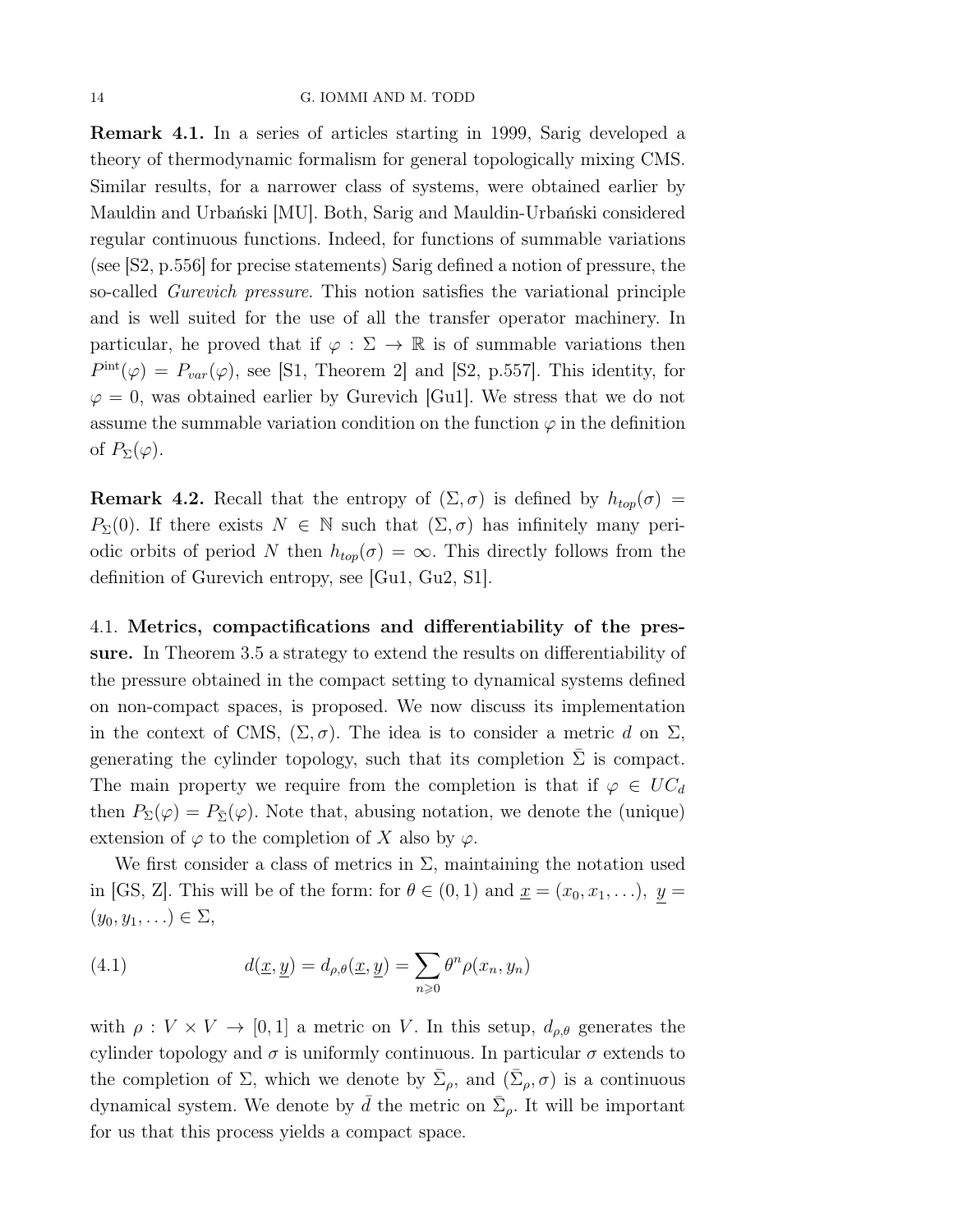We say  $\rho$  is of vanishing type if

$$
\lim_{n \to \infty} \sup_{i,j \geqslant n} \rho(x_i, x_j) = 0,
$$

and non-vanishing type if not (observe that this condition is independent of the choice of enumeration of the vertices). In [GS], vanishing type metrics were referred to as type 2 metrics, with type 1 metrics defined by  $\inf_{i \neq j} \rho(x_i, x_j) > 0$ . We will not be interested in type 1 metrics here since in the CMS setting they are not totally bounded and so the completion of  $\Sigma$  in such a metric is not compact. Henceforth we assume that  $\rho$  is of vanishing type.

To ensure compactness of the completion it is sufficient that  $\rho$  be totally bounded, see below. Given  $\rho$  on V, we will always assume d is given by  $(4.1).$ 

Remark 4.3. The following observations will be important.

- (1) If  $\rho$  is totally bounded then the induced metric d on  $\Sigma$  as in (4.1) is totally bounded. This can be seen by supposing  $\varepsilon > 0$  and finding a finite cover of V by  $V_1, \ldots, V_k$  of diameter less than  $\epsilon$ . Let  $n \in \mathbb{N}$ have  $\theta^n < \varepsilon$ . Then the induced cylinders  $[V_{i_1}, \ldots, V_{i_n}] \cap \Sigma$  for  $V_{i_j} \in$  ${V_1, \ldots, V_k}$  cover  $\Sigma$ . These have cardinality at most  $k^n$ . Therefore total boundedness of  $\rho$  implies  $(\bar{\Sigma}_{\rho}, \bar{d}_{\rho,\theta})$  is compact.
- (2) Any metric of vanishing type is totally bounded. A simple example of a non-vanishing type metric which is not totally bounded is: for  $a, b \in \mathbb{N}$  let  $\rho(a, b) = 0$  if  $a = b$  and  $\rho(a, b) = 1$  if  $a \neq b$ . Given d as in (4.1), the completion  $\Sigma_{\rho}$  is not compact.
- (3) If  $\rho$  is totally bounded then  $\varphi : \Sigma \to \mathbb{R}$  is uniformly continuous in d if and only if it extends to a function  $\bar{\varphi}: \bar{\Sigma}_{\rho,\theta} \to \mathbb{R}$  which is continuous in  $\bar{d}$ .

Let  $\mathbb{N}_{\rho}$  denote the completion of  $\mathbb N$  with respect to  $\rho$  and  $\partial \mathbb{N}_{\rho} = \mathbb{N}_{\rho} \setminus \mathbb N$ . We denote the boundary of  $\Sigma$  by  $\partial \Sigma = \partial \Sigma_{\rho}$ . Sometimes it will be more convenient to emphasise that  $N$  is the set of vertices for our shift and denote these by  $V$ , using the notation for boundaries as above.

This metric compactification approach to study CMS began with the work of Gurevich in 1970 [Gu2] and Walters in 1978 [W1, Section 3.3]. It was further developed by Zargaryan [Z], who considered  $\rho(a, b) = \left| \frac{1}{a} - \frac{1}{b} \right|$ if  $a, b \in \mathbb{N}$  and  $a \neq b$  and  $\rho(a, a) = 0$ , thus  $\rho$  is totally bounded. The main result in [Z] is that for the corresponding metric d in  $\Sigma$  and  $\varphi : \Sigma \to \mathbb{R}$ uniformly continuous, we have  $P_{\bar{\Sigma}}(\varphi) = P^{\text{int}}(\varphi)$ . As pointed out by Gurevich and Savchenko [GS, §1], the precise form of the metric is not important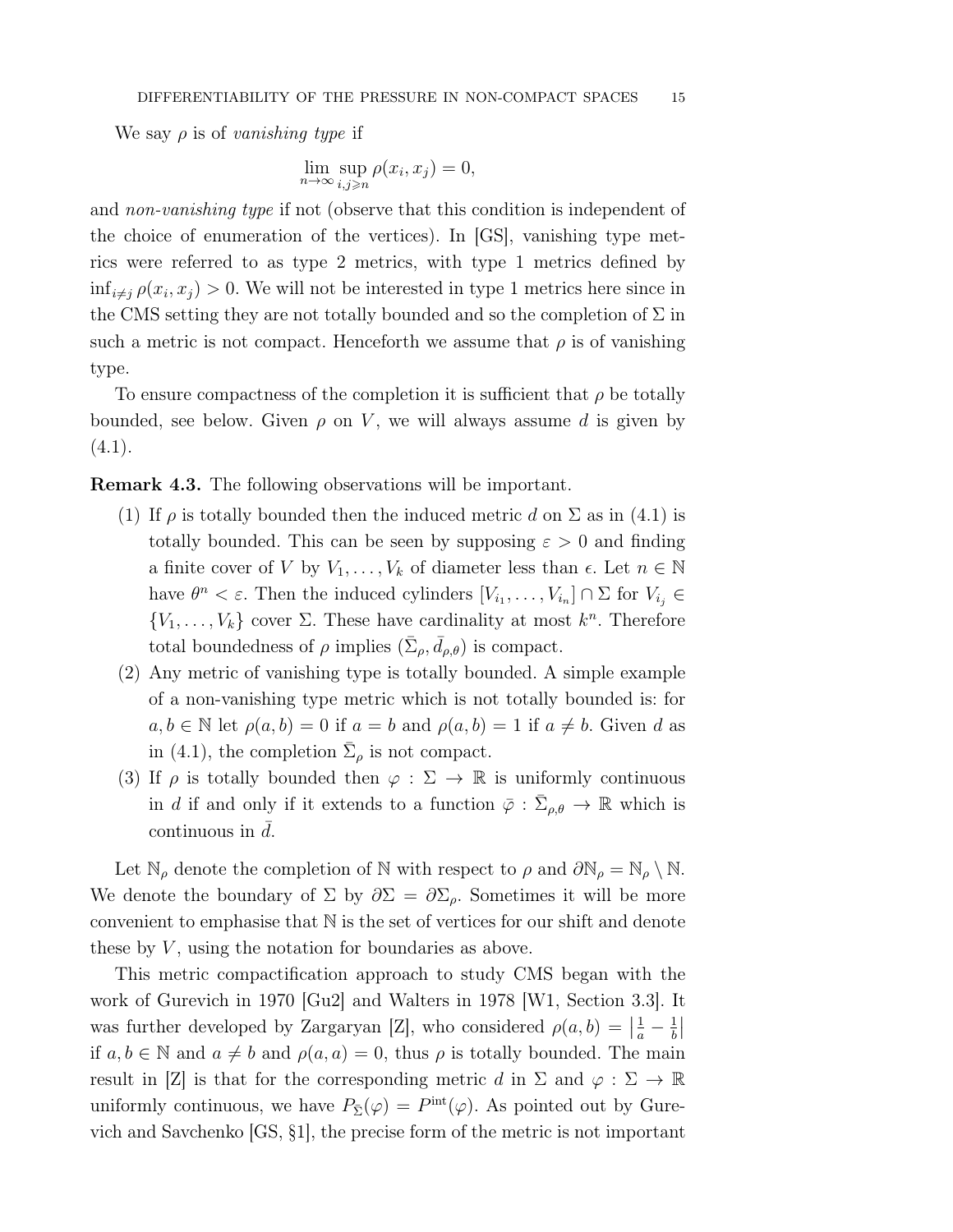for this result, so long as it is of vanishing type. The completion with respect to such a metric can be understood as a particular shift on the one point compactification of the alphabet (usefully thought of as  $\{\ldots, \frac{1}{3}, \frac{1}{2}, 1\}$ ): namely  $\bar{\mathbb{N}}_{\rho} = \mathbb{N} \cup \{\infty\}$ . As we will show later,  $(\bar{\Sigma}, \sigma)$  is often not Markov (see Sections 6.2 and 6.3), and the transitions to and from  $\partial \Sigma$  depend on the structure of  $\Sigma$  not the specific type of  $\rho$  (see Section 4.2).

For many systems, particularly locally compact ones, metrics  $d_{\rho,\theta}$  with  $\rho$  of vanishing type are very natural, indeed the one point compactification of  $\Sigma$  coincides with  $\overline{\Sigma}$ . However, there are many cases where  $\rho$  being nonvanishing, which enriches the boundary  $\partial \Sigma$  and enlarges  $UC_d(\Sigma)$ , is natural. The following result always holds for these metrics.

**Lemma 4.4.** If  $\varphi \in UC_{d_{\theta,\rho}}(\Sigma)$  then  $P^{\text{int}}(\varphi) = P_{\text{var}}(\varphi)$ .

Proof. This follows from the equivalent result for potentials of summable variation in  $\vert S1$ , Theorem 2 (in the vanishing case we could use  $\vert GS$ , Theorem 1.5]). As in the proof of Proposition 3.3, if  $\varphi, \psi : \Sigma \to \mathbb{R}$  are continuous then  $\|\varphi - \psi\| \leq \varepsilon$  implies  $|P^{\text{int}}(\varphi) - P^{\text{int}}(\psi)|, |P_{\text{var}}(\varphi) - P_{\text{var}}(\psi)| < \varepsilon$ , so it is sufficient to show that potentials of summable variation are dense in  $UC_{d_{\theta,\rho}}(\Sigma)$ . Recall that the *n*-th variation of  $\varphi : \Sigma \to \mathbb{R}$  is  $V_n(\varphi) :=$  $\sup_{Z \in \mathcal{Z}_n} \sup_{\underline{x},y \in Z} |\varphi(\underline{x}) - \varphi(\underline{y})|$ , and the potential has summable variations if  $\sum_{n\geqslant 1} V_n(\varphi) < \infty$ .

Suppose  $\varphi \in UC_{d_{\theta,\rho}}(\Sigma)$  and let  $\varepsilon > 0$ . By uniform continuity there exists  $\delta > 0$  such that  $d(\underline{x}, y) < \delta$  implies  $|\varphi(\underline{x}) - \varphi(y)| < \varepsilon$ . Choose  $n \in \mathbb{N}_0$ such that  $\theta^n/(1-\theta) < \delta$  and observe that from (4.1), any  $Z \in \mathcal{Z}_n$  has diam  $Z < \delta$ . So we can pick an arbitrary point  $\underline{x}_Z \in Z$  and define, for  $\underline{x} \in Z$ , the function  $\tilde{\varphi} : \Sigma \to \mathbb{R}$  by  $\tilde{\varphi}(\underline{x}) = \varphi(\underline{x}_Z)$ . Then  $\tilde{\varphi}$  is of summable variations (indeed it is locally constant) and  $\|\varphi - \tilde{\varphi}\| < \varepsilon$ , as required.  $\Box$ 

We next focus on a particular kind of metric structure, where the vertices  $V = N$  can be 'sectorially arranged' with respect to  $\rho$ , see Section 5 for a definition. The main result here is Theorem 1.1. We will show that vanishing type metrics are sectorially arranged and hence, since there are also non-vanishing examples which are sectorially arranged, this theorem is a generalisation of [Z].

Functions  $\varphi \in UC_d(\Sigma)$  extend to continuous functions on  $\overline{\Sigma}$  and are therefore bounded. Since we are interested in pressure, it therefore only makes sense in this context to look at systems with finite topological entropy. We are able to state the following, which is a corollary of Proposition 3.5 and Theorem 1.1.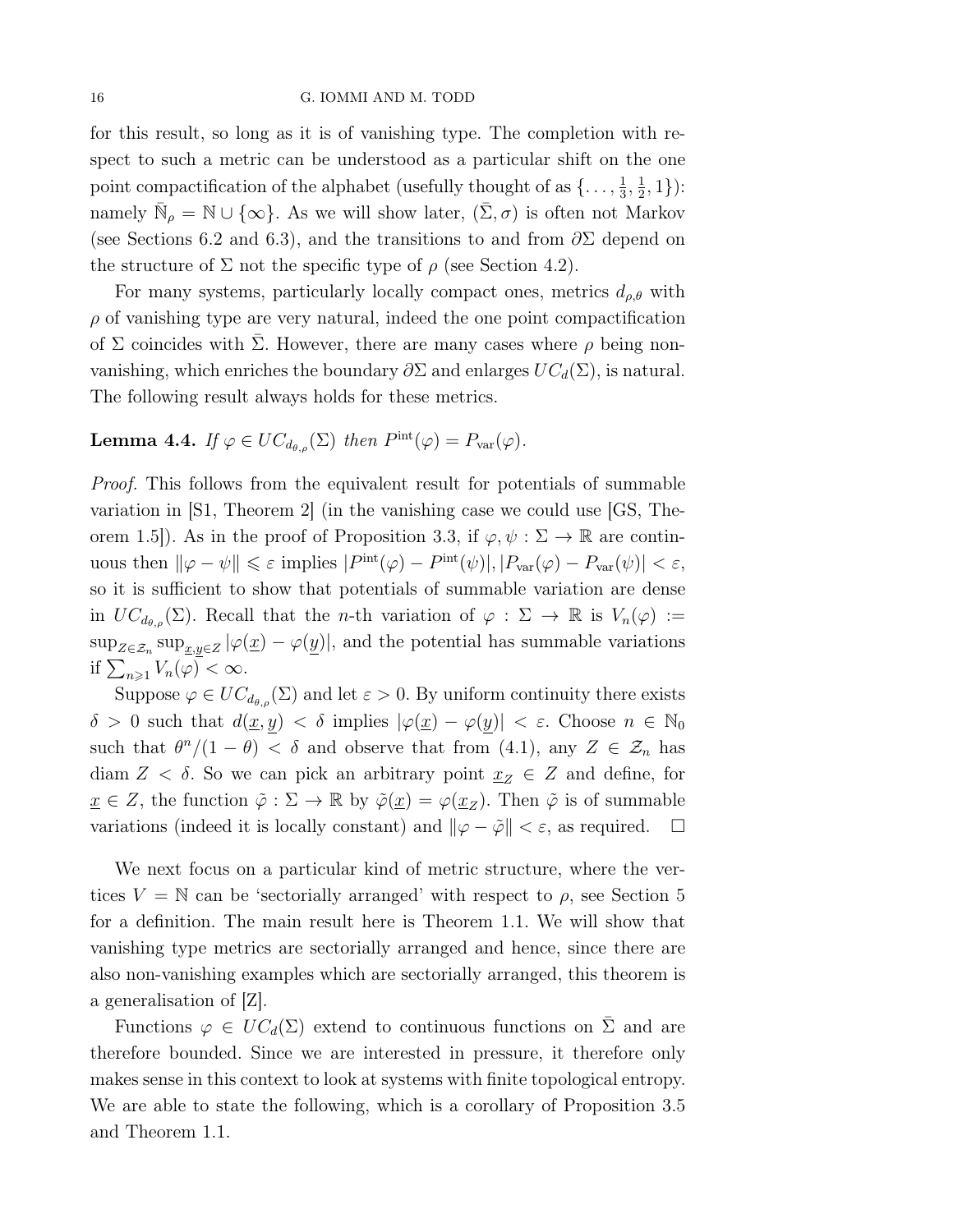**Corollary 4.5.** Let  $(\Sigma, \sigma)$  be a finite entropy CMS,  $\rho$  be totally bounded and d the corresponding metric in  $\Sigma$ . If V is sectorially arranged and  $U \subset$  $UC_d(\Sigma)$  is an open set then

- (1) the pressure  $P_{\Sigma}: U \to \mathbb{R}$  is Gateaux differentiable in a  $G_{\delta}$  set of U;
- (2) the set of points at which the pressure  $P_{\Sigma}: U \to \mathbb{R}$  is not Gateaux differentiable is an Aronszajn null set.

The properties established in the following definition trivially imply the conclusion of Theorem 1.1 and Corollary 4.5.

**Definition 4.6.** Let  $(\Sigma, \sigma)$  be a finite entropy CMS. We say that it is *interior rich* for a totally bounded  $\rho$  if for any  $\mu \in \mathcal{M}_{\partial \Sigma_{\rho}}, \varphi \in C(\bar{\Sigma}, \mathbb{R})$  and  $\varepsilon > 0$  there is  $\mu' \in \mathcal{M}_{\Sigma}$  such that

$$
h(\mu') > h(\mu) - \varepsilon
$$
 and  $\int \varphi \, d\mu' > \int \varphi \, d\mu - \varepsilon$ .

In fact, we will show that sectorially arranged examples are interior rich (see Remark 5.4), but will also give examples showing that the latter class is larger than the former (see Section 6.3).

4.2. Preliminary structure. In this subsection we give some idea of the structure of  $\partial \Sigma$  which does not depend strongly on the form of  $\rho$ . It will be more convenient to write  $N$  rather than V for our vertices. We first show that  $\partial \Sigma$  inherits some structure from  $\Sigma$ .

**Lemma 4.7.** We can write points in  $\partial \Sigma$  as sequences  $(x_0, x_1, \ldots)$  where  $x_i \in \mathbb{N} \cup \partial \mathbb{N}_o$ .

*Proof.* Suppose  $x \in \partial \Sigma$  and that  $(y^k)_k, (z_k)^k$  are Cauchy sequences in  $\Sigma$ converging to x. Suppose that I, a bounded subset of  $\mathbb{N}_0$ , and  $\varepsilon > 0$  are such that for all large k,  $d(y_i^k, \partial \mathbb{N}_{\rho}) > \varepsilon$  whenever  $i \in I$ . Then the same must be true of the  $z_i^k$  for large k. Hence x can be represented at indices I by the corresponding entry  $y_i^k$ . On the other hand, if  $I'$ , a bounded subset of  $\mathbb{N}_0$ , is such that  $d(y_i^k, \partial \mathbb{N}_\rho) \to 0$  as  $k \to \infty$  for  $i \in I'$  then the same must be true for  $(z_i^k)_k$ , and the corresponding entries for x can be taken in  $\partial \mathbb{N}_{\rho}$ .  $\Box$ 

We write  $i \to j$  for  $i, j \in \mathbb{N}_{\rho}$  if there is a sequence  $x = (x_0, x_1, ...) \in \Sigma$ with  $x_0 = i$  and  $x_1 = j$ . Given two sets of vertices A and B we write  $A \rightarrow B$ if there are  $i \in A$ ,  $j \in B$  such that  $i \to j$ . We say that a set of vertices is connected if for each two vertices in the set there is a directed path between them (this may only be in one direction). If  $\rho$  is of vanishing type then  $\partial\mathbb{N}_{\rho}$  is a single point which we denote by  $\{\infty\}$ , but in general  $\partial\mathbb{N}_{\rho}$  may not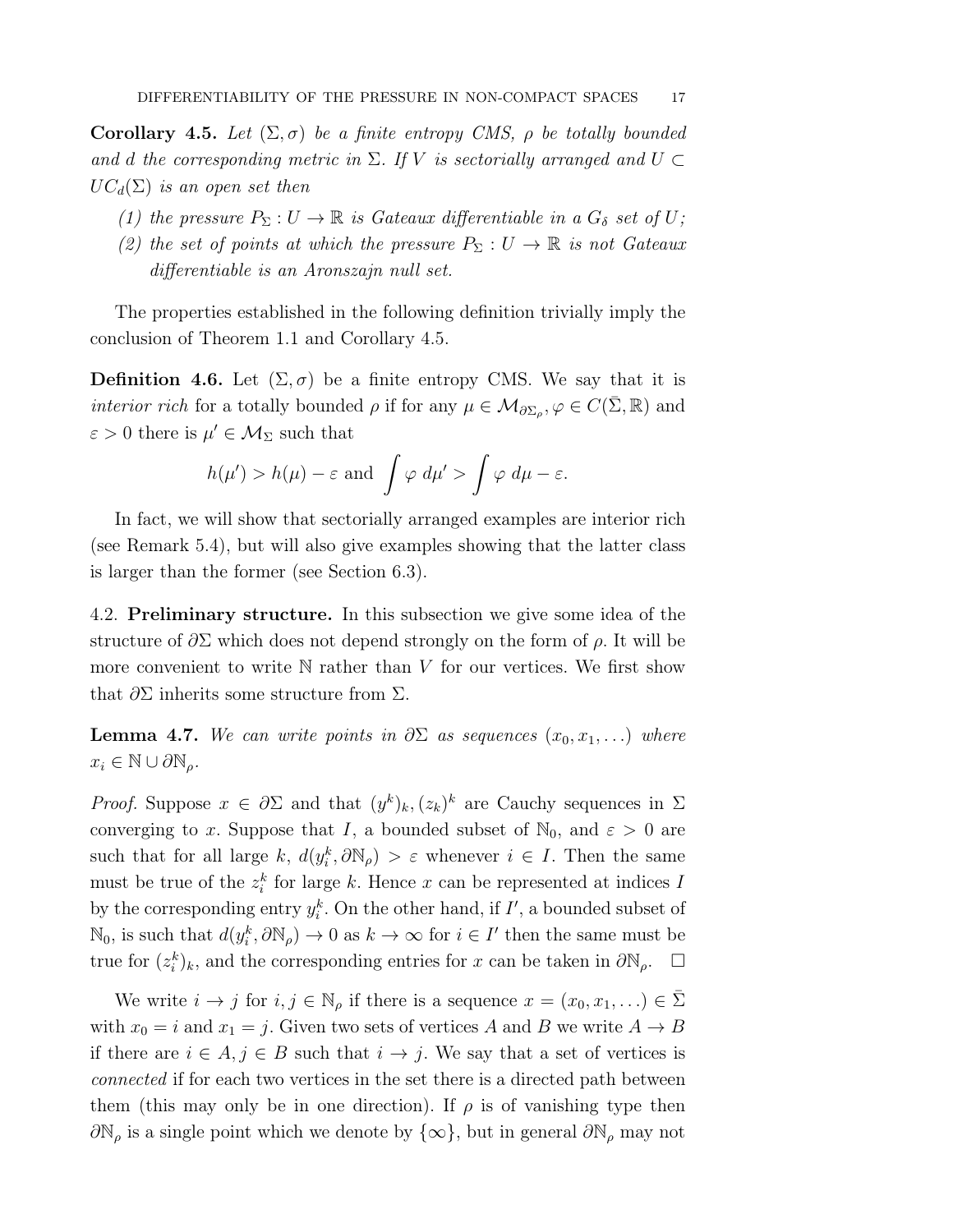even be countable. The following lemma deals with a similar setting to [GS, Proposition 5.1. Observe that nothing is assumed on the metric  $\rho$ .

**Lemma 4.8.** Let  $(\Sigma, \sigma)$  be a finite entropy topologically mixing CMS.

- (1) There is no element of the form  $(x_0, x_1, ...) \in \Sigma$  with  $x_n = i \in \mathbb{N}$ , the points  $x_{n+1}, \ldots, x_{n+m} \in \partial \mathbb{N}_{\rho}$  and  $x_{n+m+1} = j \in \mathbb{N}$ .
- (2)  $\partial \overline{\Sigma} \rightarrow \partial \overline{\Sigma}$  is always allowed.
- (3) Any ergodic measure  $\mu$  on  $(\bar{\Sigma}, \bar{\sigma})$  for which  $\mu(\Sigma) < 1$  has  $\mu(\partial \Sigma) = 1$ .

*Proof.* Suppose that in fact there is such a point  $(x_0, x_1, ...) \in \overline{\Sigma}$  with  $x_n = i \in \mathbb{N}, x_{n+1}, \ldots, x_{n+m} \in \partial \mathbb{N}$  and  $x_{n+m+1} = j \in \mathbb{N}$ . Then there must exist a Cauchy sequence  $(y^k)_k$  in  $\Sigma$ , with  $y_n^k = i$  and  $y_{n+m+1}^k = j$ , which converges to x. Since, by topological mixing there is a path of length  $\ell \in \mathbb{N}$ from  $j$  to  $i$ , this and the Markov property imply that there must be infinitely many periodic points of period  $m + 1 + \ell$  in [i], which contradicts the finite entropy assumption (see Remark 4.2).

For the second part, suppose that  $\partial \Sigma \to \partial \Sigma$  is not allowed. Then there must exist  $N \in \mathbb{N}$  such that whenever  $n, n' > N$  then  $n \to n'$  is forbidden. By the pigeonhole principle there must exist  $i, j \leq N$  such that i has infinitely many outgoing arrows and  $j$  has infinitely many incoming arrows. Then as in the first part we can find infinitely many periodic points of a finite period, contradicting the finite entropy assumption.

For the third part, note that it follows from the previous parts that

 $\partial \Sigma = \left\{ x = (x_0, x_1, \ldots) \in \overline{\Sigma} : \exists k \in \mathbb{N}_0 \text{ s.t. } x_{k+n} \in \partial \mathbb{N}_\rho \text{ for all } k \geqslant 0 \right\}.$ 

Therefore, if an ergodic  $\bar{\sigma}$ -invariant probability measure  $\mu$  is such that  $\mu(\partial \Sigma) > 0$  then  $\mu(\partial \Sigma) = 1$ .

We provide examples exhibiting the allowed structure established in Lemma 4.8. It suffices to consider any vanishing type metric and to recall that for these metrics we can write  $\partial \mathbb{N}_{\rho} = {\infty}$ . We construct examples where:  $n \to \infty$  for some  $n \in \mathbb{N}$ ; no  $n \in \mathbb{N}$  with  $n \to \infty$ ;  $\infty \to n$  for some  $n \in \mathbb{N}$ ; and no  $n \in \mathbb{N}$  with  $\infty \to n$ . Note that in these three examples  $h_{top}(\sigma) = \log 2$  and moreover we can join them together to obtain mixed behaviour.

**Example 4.9** (Renewal Shift:  $1 \rightarrow \infty$  and  $\infty \rightarrow n$ ). For the renewal shift, the transition matrix  $A = (a_{i,j})$  has  $a_{1,j} = 1$  for all  $j \in \mathbb{N}$ ,  $a_{i,i-1} = 1$  for all  $i \geqslant 2$  and  $a_{i,j} = 0$  otherwise. Here we can define a Cauchy sequence  $((1, n, n-1, \ldots))_n$ , i.e., we specify the first two terms of the *n*th term in sequence as 1 and n, the next  $n-1$  terms are then determined and the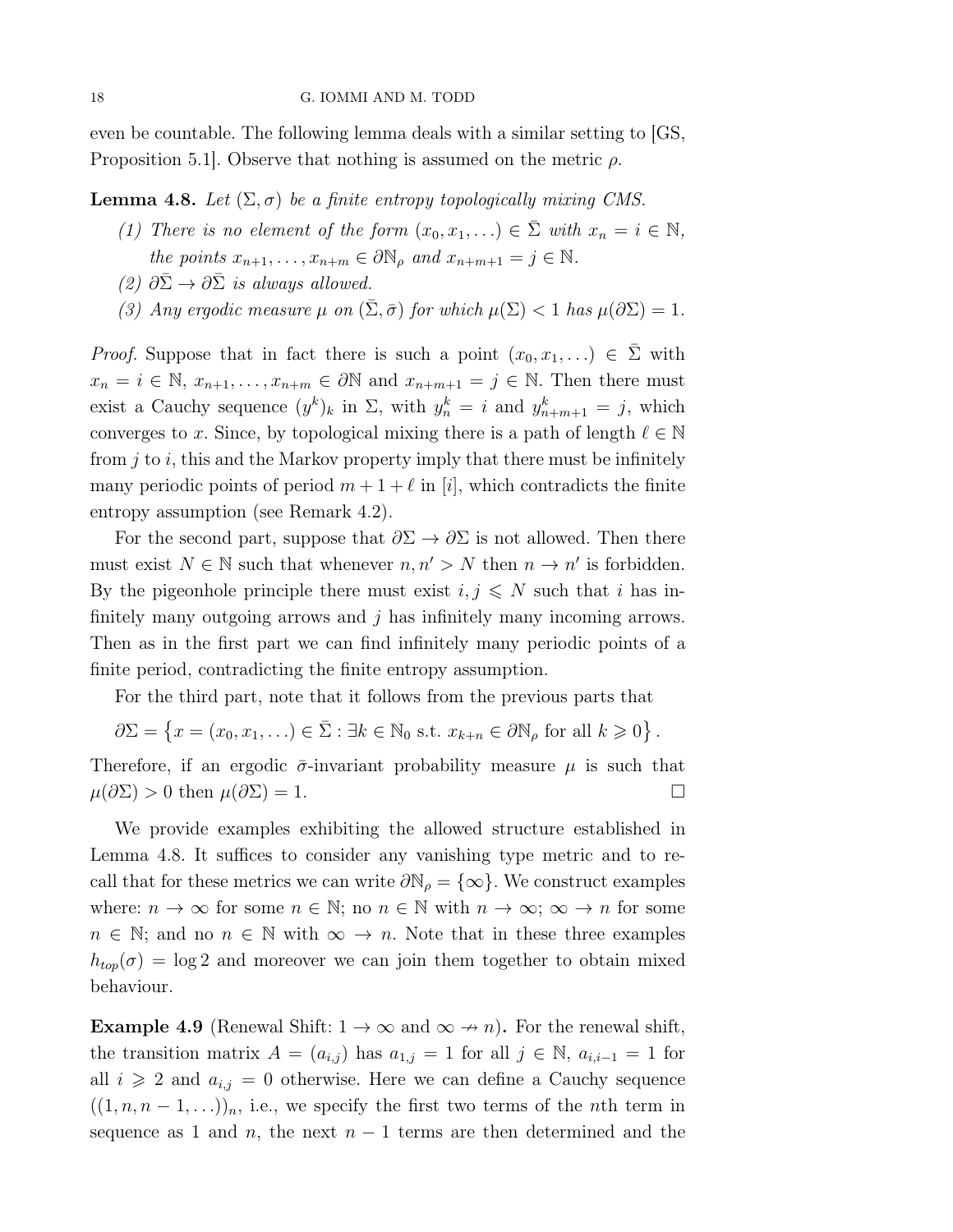remainder can be chosen abitrarily. So in the completion we must have  $1 \rightarrow \infty$ . Observe that there is no finite symbol n which can be reached from a large  $n'$  in one step, so  $\infty \rightarrow n$ .

**Example 4.10** (Backwards Renewal Shift:  $n \to \infty$  and  $\infty \to n$ ). In this case the transition matrix  $A = (a_{i,j})$  has  $a_{i,1} = 1$  for all  $i \in \mathbb{N}$ ,  $a_{i,i+1} = 1$ for all  $i \in \mathbb{N}$  and  $a_{i,j} = 0$  otherwise. In this case we can define a Cauchy sequence  $((n, 1, \ldots))_n$ , so  $\infty \to 1$  is allowed. On the other hand there is no finite symbol  $n$  which can reach larger and larger symbols in one step, so  $n \nrightarrow \infty$ .

**Example 4.11** (One-sided random walk:  $n \to \infty$  and  $\infty \to n$ ). Here the transition matrix  $A = (a_{i,j})$  has  $a_{1,j} = 1$  for  $j = 1, 2$  and  $a_{i,i\pm 1} = 1$  for all  $i \geqslant 2$ . Clearly the only way we can go from a symbol to a large symbol is if the first symbol is also large, so ultimately we cannot have  $n \to \infty$  for  $n \in \mathbb{N}$ . Similarly if an initial symbol is large then the next symbol must also be large, so  $\infty \to n$  for some  $n \in \mathbb{N}$  is not allowed.

## 5. Sectors

In this section, given a metric  $\rho$  on the space of vertices we define the notion of *sectorially arranged*. We prove that it implies that the (variational) pressure  $P_{\Sigma}$  coincides with the pressure on the compactification induced by the metric. This, as we already pointed out, yields a good description of the regularity properties of the pressure.

**Definition 5.1.** We say that the vertex set  $V = N$  is sectorially arranged, with respect to the metric  $\rho$  in V, if there are sequences  $N_k \to \infty$ ,  $\delta_k \to 0$ and

$$
V = \{1, \ldots, N_k\} \cup \bigsqcup_{i=1}^{p_k} V_k^i
$$

for  $p_k \in \mathbb{N} \cup \{\infty\}$ , where each sector  $V_k^i$  is infinite and connected with diam  $V_k^i < \hat{\delta}_k$ ; for a given k,  $V_k^i$  are not connected to each other; and for  $k \ge 2, V_k^i \subset V_{k-1}^{i'}$ .

Remark 5.2. From Definition 5.1 we have:

- (1) Note that each  $V_k^i$  may have non-empty intersection with  $\{1, \ldots, N_k\}$ .
- (2) If we have nested sequence of sectors  $V_1^{i_1} \subset V_2^{i_2} \subset \cdots$  then  $\bigcap_k V_k^{i_k}$ is a single point in  $\partial V$ .
- (3) Conversely, for  $v_{\infty} \in \partial V$  and  $k \in \mathbb{N}$  there exists at least one  $i =$  $i(k, v_{\infty})$  such that  $v_{\infty} \in \partial V_k^i$ .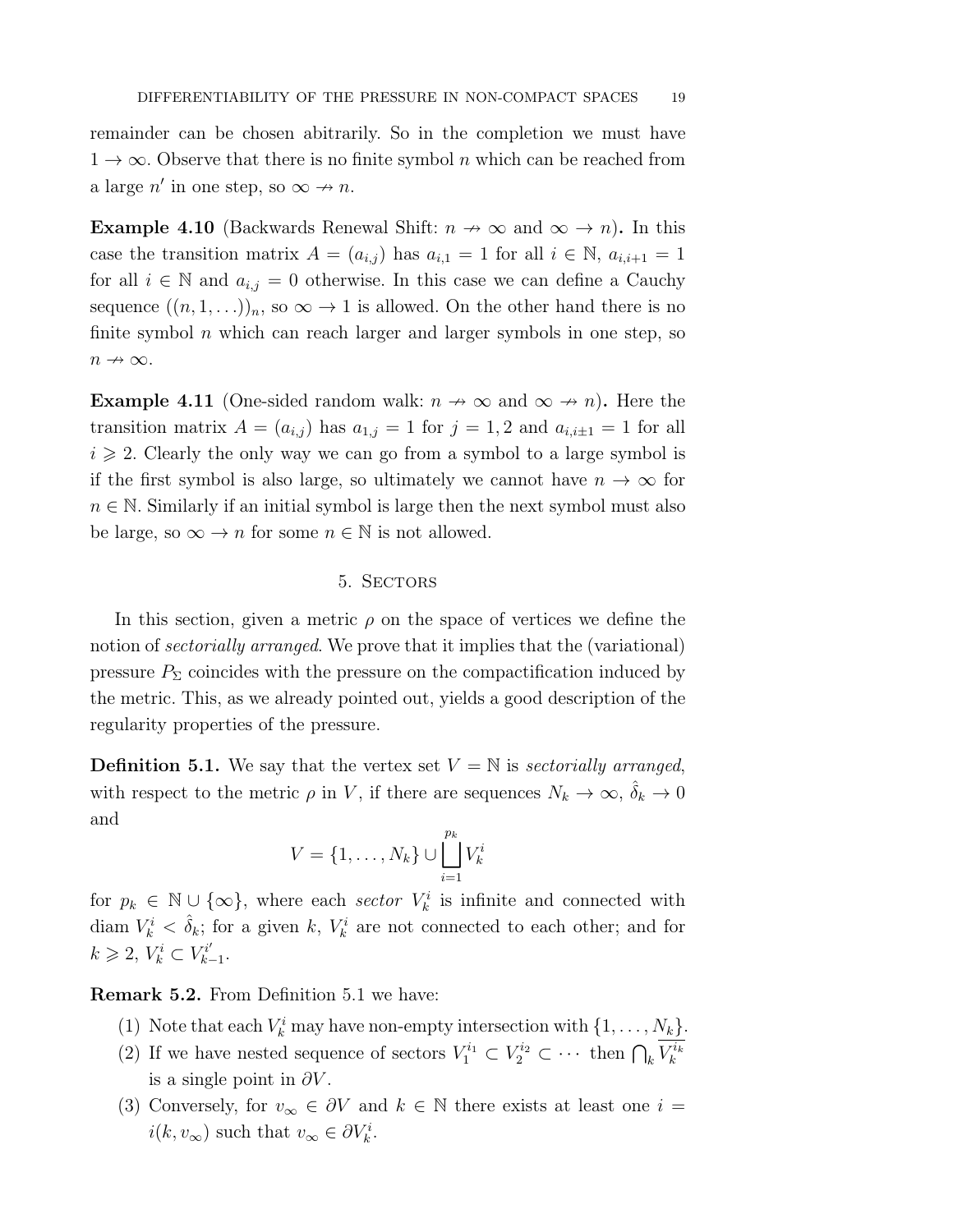**Lemma 5.3.** If V is sectorially arranged and  $v_{\infty}, v'_{\infty} \in \partial V$  then  $v_{\infty} \to v'_{\infty}$ if and only if  $v_{\infty} = v_{\infty}'$ .

*Proof.* Suppose that  $v_{\infty} \in \partial V$ . Then for any  $k, n \in \mathbb{N}$  there is a point  $\underline{x} \in \Sigma$ with *n* of its first symbols in  $V_k^{i(k,v_\infty)}$ . But this also means that  $\sigma \underline{x} \in \Sigma$ has  $n-1$  of its first symbols in  $V_k^{i(k,v_\infty)}$ . So both  $\underline{x}$  and  $\sigma \underline{x}$  are close to  $v_{\infty}$ , which implies that  $v_{\infty} \to v_{\infty}$  is an allowed transition. In particular  $(v_{\infty}, v_{\infty}, ...) \in \partial \Sigma.$ 

Now suppose that  $v_{\infty} \to v_{\infty}'$  is allowed for  $v_{\infty}, v_{\infty}' \in \partial V$ . This means that there must be a sequence  $(\underline{x}^n)_n$  such that  $x_0^n \to v_\infty$  and  $x_1^n \to v'_\infty$  in  $\rho$ . Since V is sectorially arranged, for all large n the vertices  $x_0^n$  and  $x_1^n$  must lie in the same sector. Hence they must accumulate on the same point, which implies  $v_{\infty} = v'_{\infty}$ .  $\sim$  .

Note that in this proof, the fact that  $v_{\infty}$  can be the limit of more than one nested sequence of sectors means that it is possible for the sequence  $(\underline{x}^n)_n$  to jump between different nested sectors, but this does not change the result.

Proof of Theorem 1.1. Note that by [W2, Corollary 9.10.1] the pressure of  $\varphi$  with respect to  $(\bar{\Sigma}, \bar{\sigma})$  can be computed as

$$
P_{\bar{\Sigma}}(\varphi) = \sup \left\{ h(\nu) + \int \varphi \, d\nu : \nu \in \mathcal{M}_{\bar{\Sigma}} \text{ and ergodic} \right\}.
$$

Therefore, we can restrict our attention to ergodic measures. The main idea here is that since by Lemma 5.3 there is no entropy on the boundary, and  $\mathcal{M}_{\bar{\Sigma}} = \mathcal{M}_{\Sigma} \sqcup \mathcal{M}_{\partial \Sigma}$ , it is sufficient to approximate the integrals  $\int \varphi \, d\mu$ for  $\mu \in \mathcal{M}_{\partial \Sigma}$  by integrals  $\int \varphi \, d\nu$  for  $\nu \in \mathcal{M}_{\Sigma}$ . The measures  $\nu$  will be equidistributions on periodic cycles which approximate the fixed points at the boundary.

For each  $k \in \mathbb{N}$ , topological mixing implies that there is a  $M_k \in \mathbb{N}$  such that any two vertices in  $\{1, \ldots, N_k\}$  can be connected in less than  $M_k$  steps. Therefore, given  $v_{\infty} \in \partial V$ , for any  $k \in \mathbb{N}$  and  $n \in \mathbb{N}$  we can find a periodic point  $\underline{z}$  which spends n of its iterates in  $V_k^{i(k,v_\infty)}$  and at most  $M_k + 2$  of its iterates in  $\{1,\ldots,N_k\}$ . So if  $\varepsilon > 0$  and  $\hat{\delta}_k$  is chosen so that  $d(\underline{x},y) < \delta_k$ implies  $|\varphi(\underline{x}) - \varphi(y)| < \varepsilon$ , this means  $|\varphi(\sigma^j \underline{x}) - \varphi(\sigma^j y)| < \varepsilon$  for *n* terms *j*. That is, for measure  $\mu_{\underline{z}}$  the equidistribution on the orbit of  $\underline{z}$ ,

$$
\left|\int \varphi \ d\mu_{\underline{z}} - \varphi(\underline{x}_v)\right| < \varepsilon + \frac{M_k + 2}{n} \|\varphi\|_{\infty}
$$

where  $\underline{x}_v$  is the point  $(v_\infty, v_\infty, \ldots)$ . Thus, we can approximate any measure  $\mu$  supported on  $\partial \Sigma$ .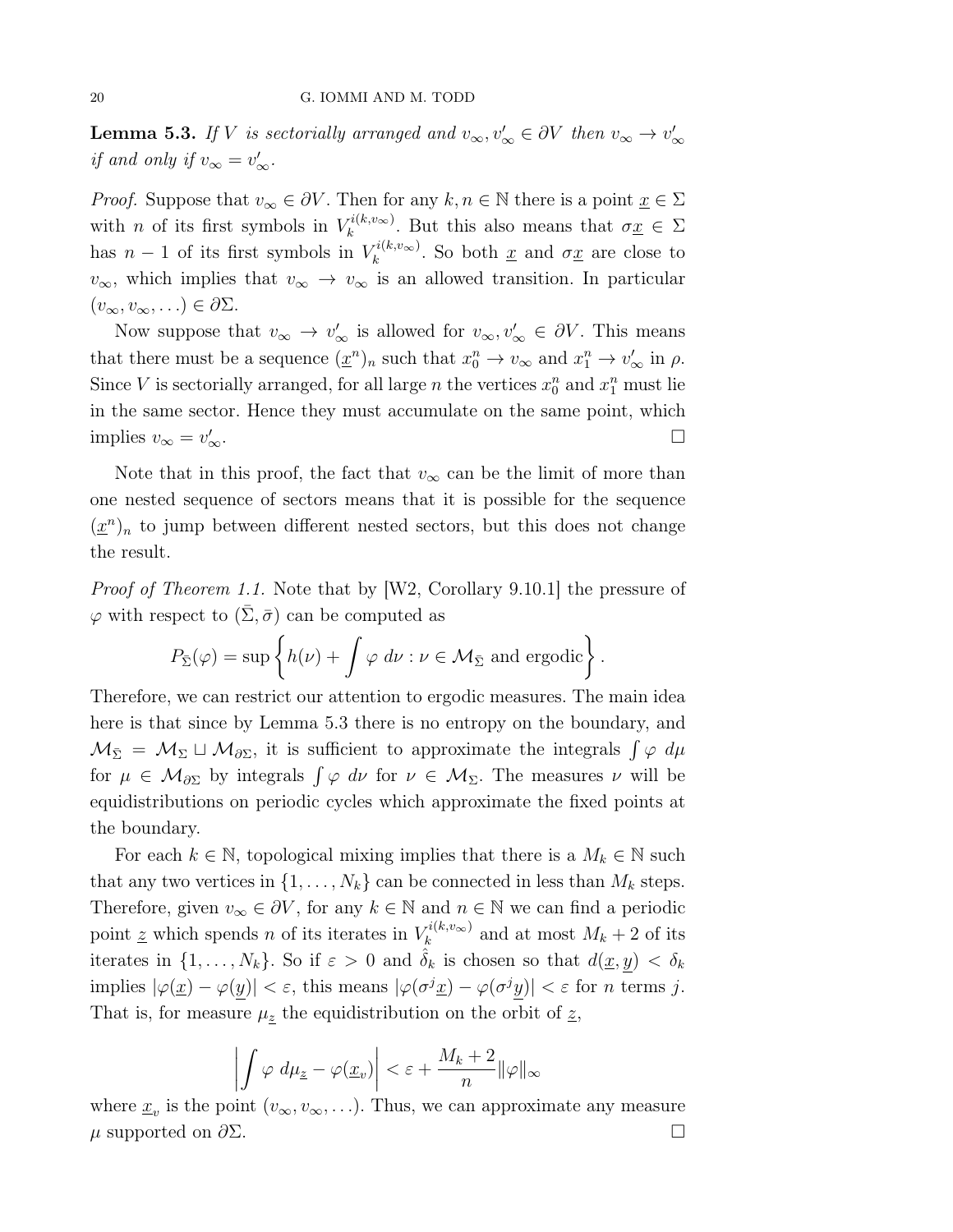Remark 5.4. It follows from the proof that, in this setting, V being sectorially arranged implies interior richness.

Remark 5.5. The idea that a good understanding of the behaviour of countable Markov shifts at infinity can shed light on the dynamical properties of the system has been recently fomalised in [ITV]. The measure theoretic entropy at infinity of  $(\Sigma, \sigma)$  can be defined by

$$
h_{\infty} := \sup_{(\mu_n)_n \to 0} \limsup_{n \to \infty} h_{\mu_n}(\sigma),
$$

where  $(\mu_n)_n \to 0$  means that the sequence  $(\mu_n)_n$  converges on cylinders to the zero measure (this means for any cylinder C,  $\mu_n(C) \to 0$  as  $n \to \infty$ ). This quantity measures the complexity at infinity of the system and yields a great deal of information of it. Existence of equilibrium measures as well as phase transitions can be deduced from a good understanding of this quantity. Using Propositions 2.6 and 2.7, the fact that in the sectorially arranged setting, there is no entropy on the boundary also leads to the following immediate conclusion: the entropy map of the compactified system is upper semicontinuous if and only if  $h_{\infty} = 0$ . This can also be deduced from [ITV, Theorem 1.1].

The following result proves that the examples studied by Zargaryan [Z] are all sectorially arranged.

**Lemma 5.6.** Let  $(\Sigma, \sigma)$  be a finite entropy CMS and  $\rho$  a metric of vanishing type on  $V$ , then the set of vertices is sectorially arranged.

*Proof.* We will use throughout the fact that diam  $\{n, n+1, ...\} \rightarrow 0$  in a vanishing type metric so our sectors are always shrinking. Let  $N \in \mathbb{N}$ . Then  $\{N+1, N+2, \ldots\}$  can be split into at most countably many disjoint sectors (i.e. connected components of V). Let  $V_1^1, V_1^2, \ldots$  be the infinite sectors and choose  $N_1$  large enough to cover all the finite sectors, so that

$$
V = \{1, \ldots, N_1\} \cup \bigsqcup_{i=1}^{p_1} V_1^i.
$$

Given  $N' > N_1$  we repeat this procedure obtaining  $V = \{1, ..., N_2\}$  $\bigsqcup_{i=1}^{p_2} V_2^i$ . Suppose that  $V_2^i \cap \bigsqcup_{j=1}^{p_1} V_1^j = \emptyset$ . Then there are infinitely many vertices outside  $\bigsqcup_{j=1}^{p_1} V_1^j$ , a contradiction, so  $V_2^i \cap V_1^{j_i} \neq \emptyset$  for some  $j_i$ . The disjointness of  ${V_1^j}$  implies that in fact this  $j_i$  must be unique with this property, so these sets are nested, as required.  $\Box$ 

We conclude this section with the following conjecture.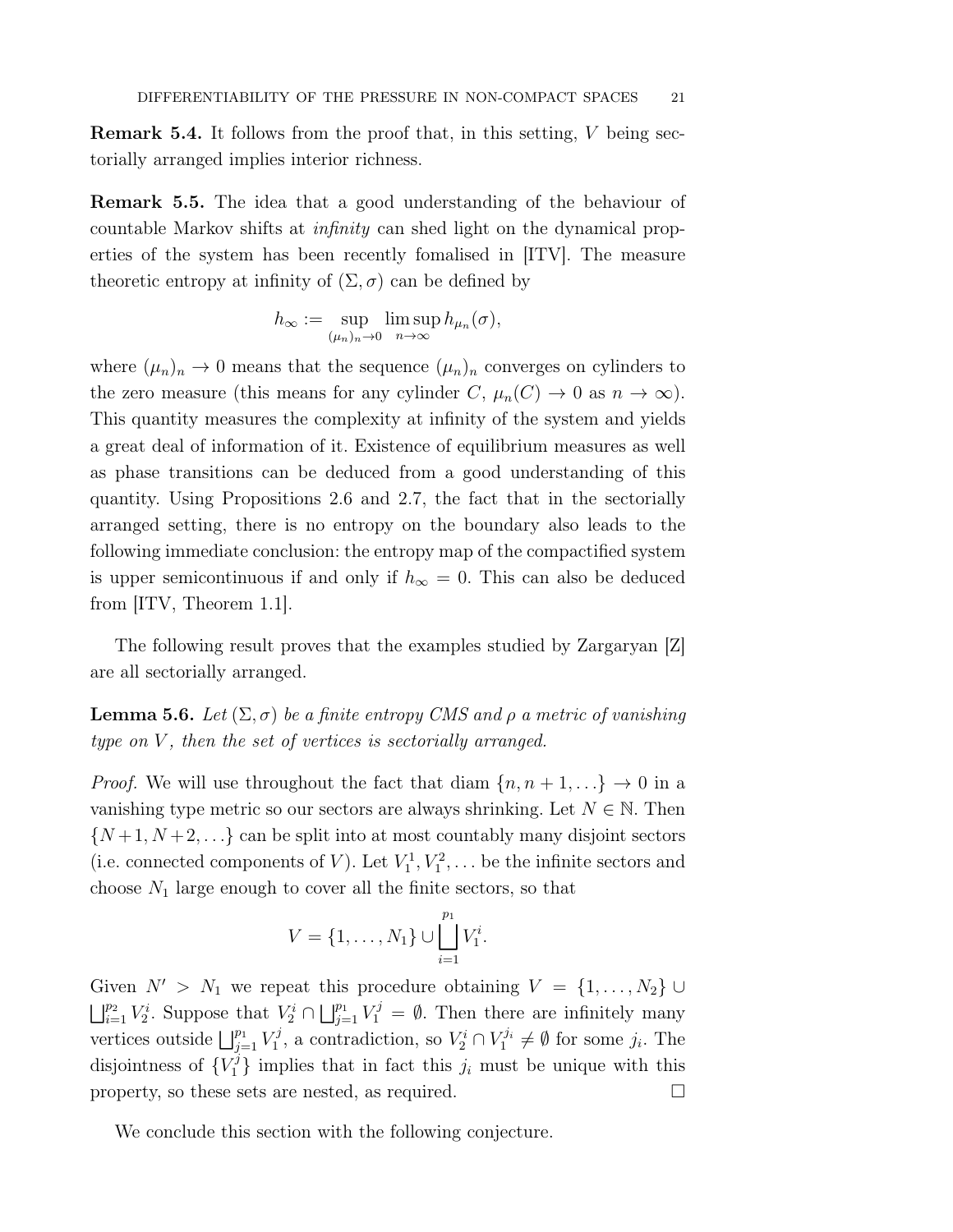**Conjecture 5.7.** Let  $(\Sigma, \sigma)$  be a finite entropy CMS,  $\rho$  totally bounded and d the corresponding metric in  $\Sigma$ . Then  $P_{\Sigma}(\varphi) = P_{\overline{\Sigma}}(\varphi)$  for all  $\varphi \in C(\Sigma, \mathbb{R})$ .

A related question regarding the entropy of locally compact CMS and some of its metric compactifications was posed by Fiebig and Fiebig in [FF1]. They ask whether there are natural metrics for which the compactification has entropy larger than the original system. We conjecture that this never happens for the class of metrics we consider.

# 6. Examples

If we endow  $(\Sigma, \sigma)$  with the a metric  $d_{\rho,\theta}$  with  $\rho$  of vanishing type, then any function  $\varphi \in UC_{d_{\rho,\theta}}(\Sigma)$  must converge to a unique value on  $\partial \Sigma$ . For some systems this is a strong restriction. In this section, we allow  $\rho$  to be non-vanishing, which can enrich  $\partial \Sigma$  and expand  $UC_{d_{\rho,\theta}}(\Sigma)$ , and where we still satisfy the conclusions of Corollary 4.5.

6.1. Multiple infinities. We next give a simple sectorially arranged example where we can take a metric  $d_{\theta,\rho}$  with  $\rho$  of non-vanishing type to enlarge  $UC_d(\Sigma)$ , but still retain the vanishing type theory.

Example 6.1 (Double renewal Shift: two infinities). We expand the renewal shift, where, for notational convenience we replace the alphabet  $\mathbb N$  with  $\mathbb Z$ . Define the  $\mathbb{Z} \times \mathbb{Z}$  transition matrix  $A = (a_{i,j})$  by  $a_{0,j} = 1$  for all  $j \in \mathbb{Z}$ ,  $a_{i,i-1} = 1$  for all  $i \geq 1$ ,  $a_{i,i+1} = 1$  for all  $i \leq -1$ , and  $a_{i,j} = 0$  otherwise. Define the metric  $d_{\rho,\theta}$  as in (4.1) with  $\rho : \mathbb{Z} \times \mathbb{Z} \to [0,1]$  a metric given, for  $a, b \in \mathbb{Z}$ , by

$$
\rho(a,b) = \begin{cases} 0 & \text{if } a = b, \\ 1 & \text{if } ab \leq 0 \text{ and } a \neq b, \\ \left|\frac{1}{a} - \frac{1}{b}\right| & \text{if } ab > 0 \text{ and } a \neq b. \end{cases}
$$

If we restrict to  $\mathbb{Z}_+$  or  $\mathbb{Z}_-$  then  $\rho$  is actually of vanishing type and our system is just the renewal shift. Thus we see that  $\Sigma$  is obtained in this case by adding 'two infinities' to the alphabet:  $\partial \mathbb{Z}_{\rho} = \{-\infty, +\infty\}$ . Clearly this is sectorially arranged. So, in contrast to the vanishing type case,  $\varphi \in UC_{d_{\rho,\theta}}(\Sigma)$  can take different values at  $-\infty$  and  $+\infty$ .

Clearly we can adapt this example to have  $n \in \mathbb{N}$  'infinities'  $\partial \Sigma =$  $\{\infty_1, \ldots, \infty_n\}$  in the alphabet corresponding to the compactification. Moreover, we can set this up so that to have countable number of 'infinities':  $\{\infty_1,\infty_2,\ldots\}$ . To keep total boundedness, we need these to converge to some limit symbol  $\infty_{\infty}$ .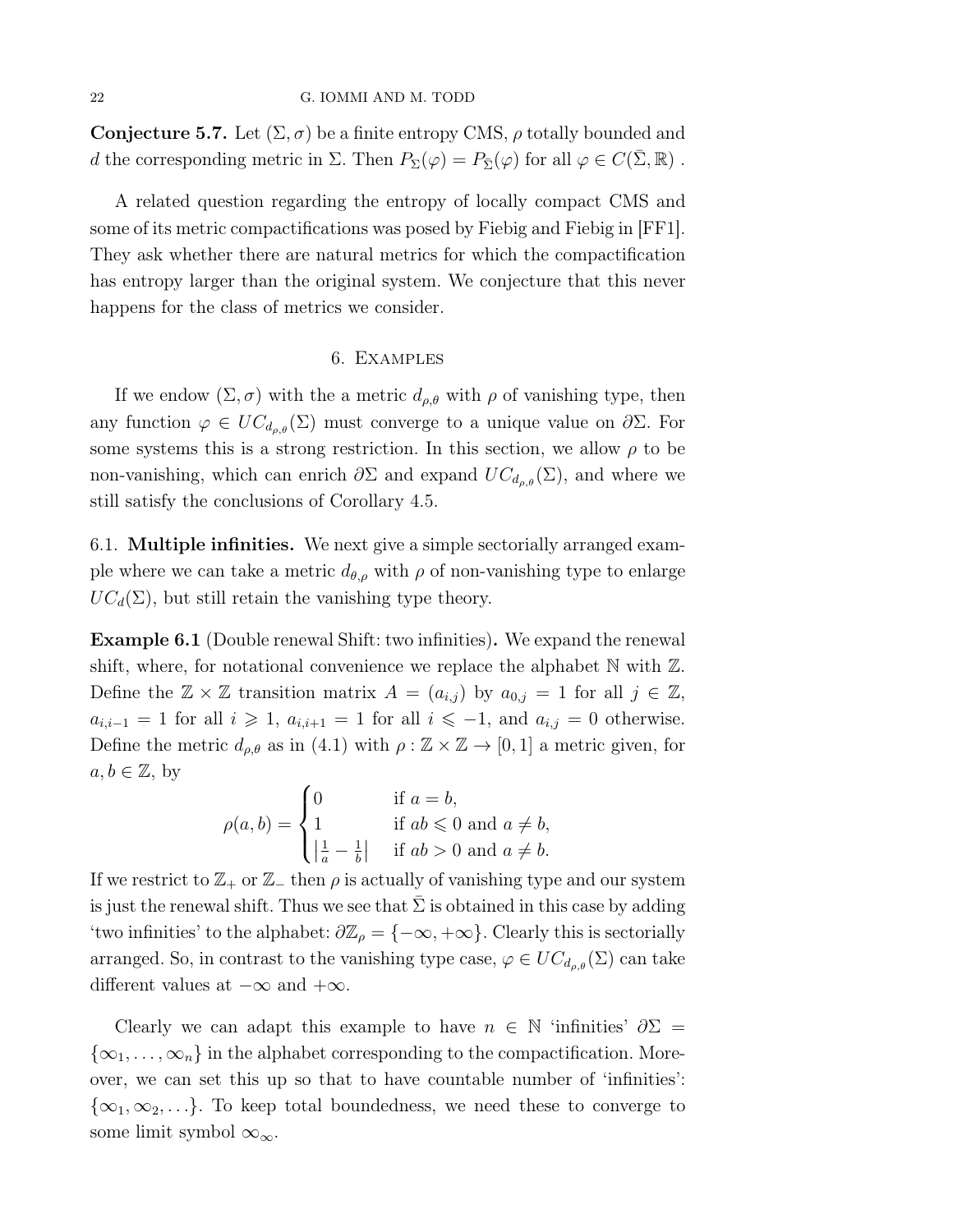6.2. A complex boundary. To see that there can be complicated topology on the boundary of a dynamical system, we will define a CMS with a boundary which is a Cantor set. This can be obtained from the full shift on three symbols with a full shift on two symbols removed ([IT, Section 6]), which one can alternatively think of as the Young tower built over the first return map to a 1-cylinder. Note, however, that as in Lemma 5.3, the dynamics on this boundary are trivial.

To fix notation let  $\hat{\sigma} : \{1,3\}^{\mathbb{N}_0} \to \{1,3\}^{\mathbb{N}_0}$  be the usual shift map on this space, though we actually use the standard extension of this to finite words  $\hat{\sigma}: \bigcup_{n\geqslant1}\{1,3\}^n \to \{\epsilon\}\cup \bigcup_{n\geqslant1}\{1,3\}^n$  where  $\epsilon$  is the empty word. We use standard concatenation notation here, where in particular for any word  $\underline{w}$ ,  $\epsilon \underline{w} = \underline{w} = \underline{w} \epsilon$ . Now in our example, the alphabet is

$$
\Sigma:=\left\{<\underline{w}2>:\underline{w}\in\{\epsilon\}\cup\bigcup_{n\geqslant 1}\{1,3\}^n\right\}
$$

with transitions  $2 \to \infty$   $w2 >$  allowed for any  $w \in {\{\epsilon\}} \cup \bigcup_{n \geq 1} {\{1,3\}}^n$  and otherwise  $\langle w_1 \rangle \to \langle w_2 \rangle$  allowed only if  $w' = \hat{\sigma}w$ . The shift  $\sigma : \Sigma \to \Sigma$ is the usual left-shift. The renewal-like structure here means that each point  $\underline{x} \in \Sigma$  must be of the form

$$
(6.1) \ \ \underline{x} = \left( \langle \underline{w}^1 2 \rangle, \langle \partial \underline{w}^1 2 \rangle, \ldots, \langle \partial^{n_1} \underline{w}^1 2 \rangle, \langle \underline{w}^2 2 \rangle, \langle \partial \underline{w}^2 2 \rangle, \ldots \right)
$$

where  $\underline{w}^i \in \bigcup_{n \geq 1} \{1, 3\}^n$  and  $n_i$  is  $|\underline{w}^i|$  the length of  $\underline{w}^i$ .

It may be convenient for the reader to view this system as a dynamical system on the dyadic tree, where the action of the dynamics is to send the root everywhere and then each other vertex is sent only to the adjacent vertex which is one step closer to the root (see Figure 1).

We define the metric  $\rho$  by

(6.2) 
$$
\rho(<\underline{w}2>, <\underline{w}'2>) = \begin{cases} 0 & \text{if } \underline{w} = \underline{w}', \\ \frac{1}{1 + \min\{i : w_{|\underline{w}|-i} \neq w'_{|\underline{w}'|-i}\}} & \text{otherwise.} \end{cases}
$$

(Note that here if  $|\underline{w}| \neq |\underline{w}'|$  then we make up the difference by appending the appropriate number of  $\epsilon$ s to the front of the shorter word.) Clearly  $\rho$  is totally bounded. Note that the boundary can be viewed as the space of paths in the dyadic tree, or as  $\{1,3\}^{\mathbb{N}_0}$ . The tree structure and the corresponding metric make it easy to see that this is sectorially arranged, see Figure 1. In that figure, the nodes  $x_1 = 0102$ ,  $x_2 = 012$ ,  $x_3 = 1112$ . Thus  $\rho(x_1, x_2) =$  $\frac{1}{1+0} = 1$ ,  $\rho(x_1, x_3) = \frac{1}{1+0} = 1$ ,  $\rho(x_2, x_3) = \frac{1}{1+1} = \frac{1}{2}$ . For the examples of sectors there,  $V^1$  has all vertices of the form ... 002,  $V^2$  has all vertices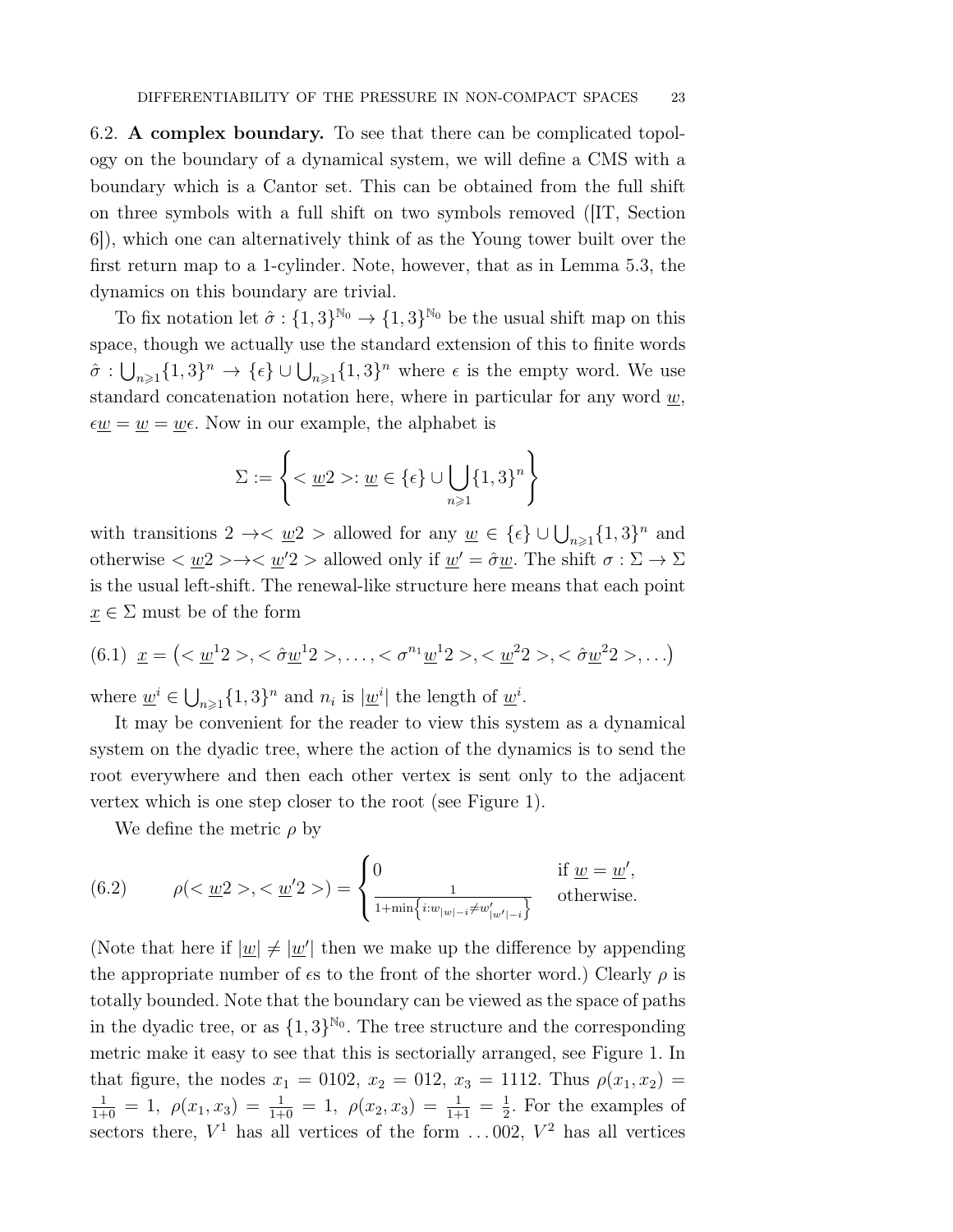

FIGURE 1. An example of sectors with a complex boundary with a renewal-like structure: the vertices are dots, the arrows given the Markov structure. The diagram continues downwards with infinitely many vertices and arrows in the same pattern. The arrows going from the base vertex are in grey so as not to obscure the structure too much. We pick out particular nodes  $x_1, x_2, x_3$  to show how the metric works in the text.

of the form ... 102,  $V^3$  has all vertices of the form ... 012, and  $V^4$  has all vertices of the form . . . 112.

The metric we choose here is different to the one we would inherit on  $\{1,3\}^{\mathbb{N}_0}$  from the usual metric on  $\{1,2,3\}^{\mathbb{N}_0}$ . This primarily due to the fact that we 'count backwards', i.e. in (6.2) we take  $\min\left\{i : w_{|w|-i} \neq w'_{|w'|-i}\right\}$ / , but to get back to the usual metric (totally changing the structure here) we would replace this with  $\min\{i : w_i \neq w'_i\}.$ 

Remark 6.2. These methods can be extended to, for example, start with a shift of finite type  $\Sigma$  and replace the root vertex [2] with  $\mathcal{F} = \{v_1, v_2, \ldots\}$ . Then the boundary corresponds to  $\Sigma_{\mathcal{F}}$ , a subshift with forbidden words (added to the forbidden words for  $\Sigma$ ). The dynamics, however, just fixes every point.

6.3. Not sectorially arranged, but no new entropy. In these examples we create a complicated boundary via a particular representation of the renewal shift, but as we will see this does not lead to more entropy. Let  $S : [0, \infty) \to [0, 1] \times [-1, 0]$  be a continuous curve which can be written as a countable union  $\{S_k\}_{k\in\mathbb{N}}$ , where each  $S_k : [k, k+1] \to [0, 1] \times [-1, 0]$  is a straight line, parametrised with constant speed. Denote by  $\text{Proj}_x$  the projection on the x coordinate. We assume that  $\text{Proj}_x(S_k(k)) = 0, \text{Proj}_x(S_k(k))$ 1)) = 1, if k is even and  $\text{Proj}_x(S_k(k)) = 1, \text{Proj}_x(S_k(k+1)) = 0$  if k is odd.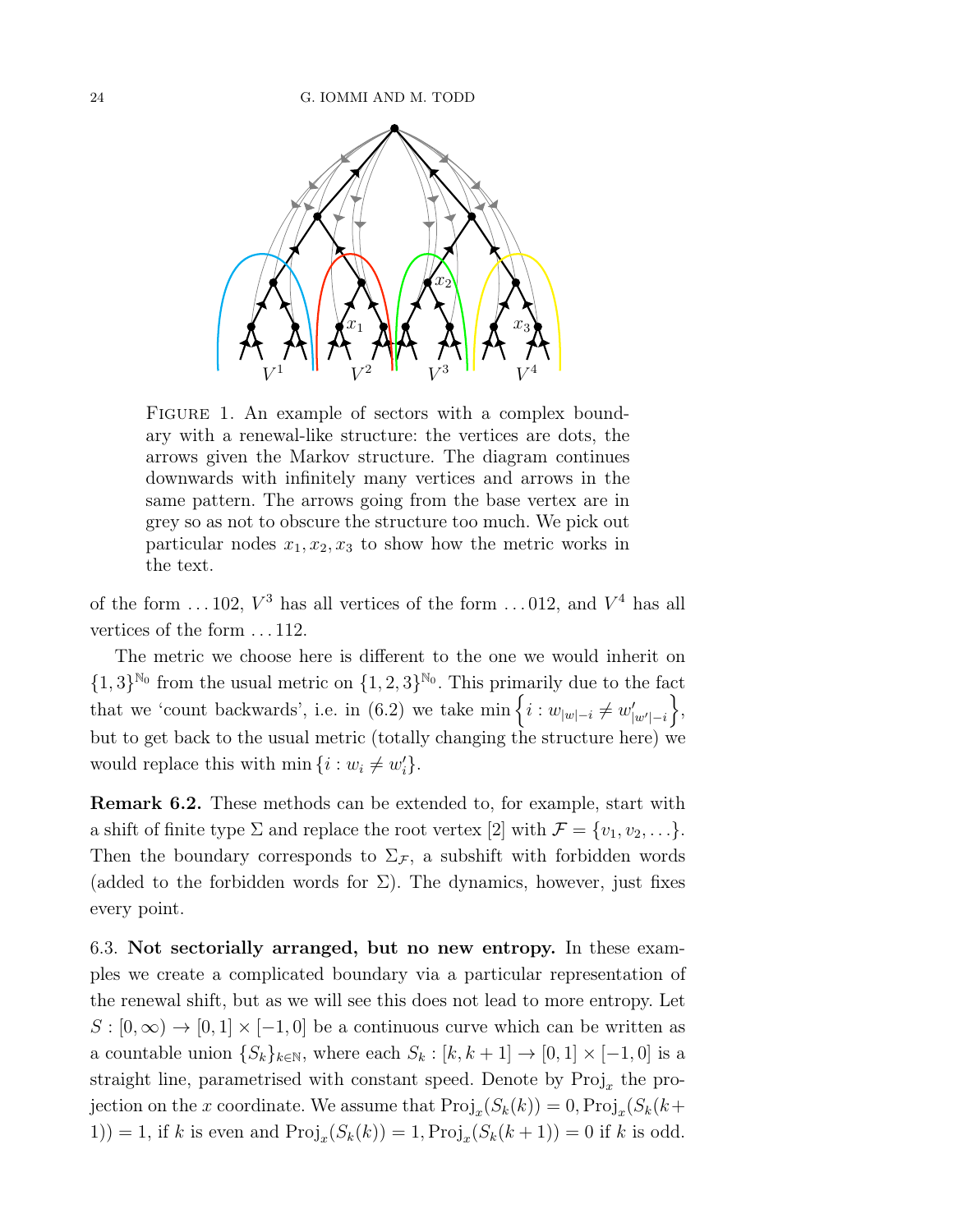In both cases assume the y coordinate of  $S_k$  increases, and moreover assume that S accumulates on  $[0, 1] \times \{0\}$ . This is a zig-zag pattern accumulating on a line. Thinking of  $V$  as the vertices of the renewal shift and the metric  $\rho$  as coming from the placement of V through S, in the Euclidean metric on  $[0, 1] \times [-1, 0]$ , we can create various examples. The first simple, non-trivial, example is to put the vertex  $2k$  at  $S_k(k)$  and  $2k+1$  at  $S_k(k+1)$ . The arrows will go either from 0 to all vertices, or 'downhill', as in the standard renewal shift model (see Figure 2). Then  $\partial V = \partial V_\rho$  consists of two points  $x_{\infty,1}, x_{\infty,2}$ , and it can be seen from the construction that aside from the usual renewal shift transitions,  $x_{\infty,1} \to x_{\infty,2}$ ,  $x_{\infty,2} \to x_{\infty,1}$  and  $0 \to x_{\infty,1}$ ,  $0 \to x_{\infty,2}$  are allowed.



FIGURE 2. Zero entropy example with a renewal structure which is not sectorially arranged. The boundary is given here also.

We can also create a system with three boundary points  $x_{\infty,1}, x_{\infty,2}, x_{\infty,3}$ which can each transition to all the others. If the dynamics on the boundary were Markov then this would have positive entropy, but in fact the dynamics turn out to be highly deterministic. We do this by choosing a pattern of finite zig-zags, here on 4 curves, and repeating it periodically so that it accumulates periodically on [0, 1]  $\times$  {0}. One can think of  $x_{\infty,1} = 0$ ,  $x_{\infty,2} =$  $1/2$  and  $x_{\infty,3} = 1$ . On the first two curves we connect the point projecting to 0 with the point projecting to 1 and vice versa. In the next two, we connect the point projecting to 0 with the point projecting to  $1/2$  with the point projecting to 1 and vice versa. (Note that since this is renewal shift, we 'connect backwards'.) With this pattern established, in the limit we obtain the boundary we claimed. However the dynamics on the boundary is periodic, one representative given by  $(\overline{x_{\infty,1}, x_{\infty,2}, x_{\infty,3}, x_{\infty,2}, x_{\infty,1}, x_{\infty,3}}).$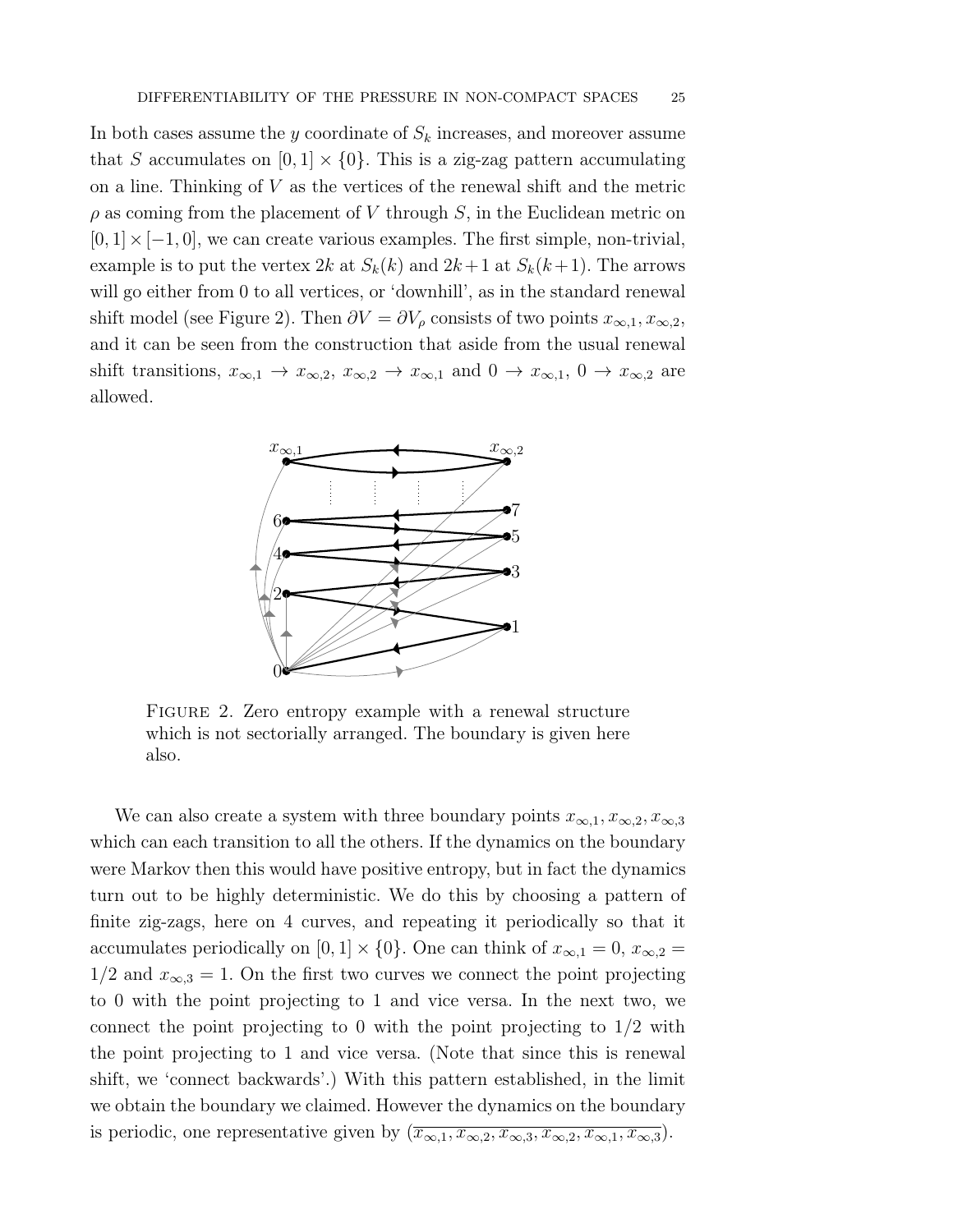This type of example can be made to include arbitrarily many points on the boundary, but still with periodic behaviour.

6.4. The boundary being the circle. In Section 6.3 we constructed a metric  $\rho$  in V from the Euclidean metric in the plane. This is a rather flexible technique that allows for the construction of systems with different types of boundaries. As an example, we construct a CMS having the unit circle as boundary. Let  $p(n)$  be a strictly increasing sequence of positive integers with  $p(1) = 1$ . The graph defining the CMS is composed of  $p(n)$ loops of length n based at the vertex v, for every  $n \in \mathbb{N}$ . Consider the set of vertices

$$
V = \{v\} \cup \bigcup_{n=2}^{\infty} \bigcup_{k=1}^{p(n)} \{b_{nk}(1), \ldots, b_{nk}(n-1)\}.
$$

The non zero entries of the transition matrix  $A = (a_{i,j})$  are exactly  $a_{v,v}$ and  $a_{v,b_{nk}(1)}, a_{b_{nk}(i),b_{nk}(i+1)}, a_{b_{nk}(n-1),v}$ , for all  $n, k \geq 1$ . This class of systems is usually called loop systems and have been studied by several authors, see for example [Rue, Example 29] and [S2, Section 5]. We will consider an increasing sequence of circles and on each of them equidistribute the vertices of a single loop. Let  $(r_n)_n$  be a strictly increasing sequence of positive real numbers converging to 1. Consider a sequence of circles of radii  $r_n$  each of which is centred at  $(0, 0)$ . Place the vertex  $\{v\}$  at  $(0, 0)$  and equidistribute the vertices of each loop  $\{b_{nk}(1), \ldots, b_{nk}(n-1)\}\$  in a circle, starting from that of radii  $r_1$  following the numeration of V. Let  $\rho$  be the metric on the vertices induced by the Euclidean metric. The boundary  $\partial V$  is  $S^1$  and the dynamics extends to it, fixing each point.

6.5. Positive entropy interior rich example. The examples in the previous subsection, as well as for example the renewal shift, are interior rich, but have zero entropy at the boundary. The following example is not sectorially arranged, but is interior rich with positive entropy on the boundary.

We define the one-sided birth and death chain on N with an unusual boundary. That is, for  $a, b \in \mathbb{N}$ , if  $a > 1$  then  $a \to b$  if  $b \in \{a-1, a, a+1\}$ ; and if  $a = 1, a \rightarrow b$  if  $b \in \{1, 2\}$ . Now define

$$
\rho(a,b) = \begin{cases} 1 & \text{if } a+b \text{ is odd,} \\ \left|\frac{1}{a} - \frac{1}{b}\right| & \text{if } a+b \text{ is even.} \end{cases}
$$

Therefore,  $\partial \mathbb{N}_{\rho} = {\infty_o, \infty_e}$  where all transitions between these elements are allowed, so  $h_{top}(\partial \Sigma_{\rho}) = \log 2$ . However, the dynamics on the boundary, and hence the measures, are completely mirrored in  $\Sigma$  arbitrarily close to the boundary since the full shift on  $\{n, n+1\}$  is a subset of  $\Sigma$ . Thus this example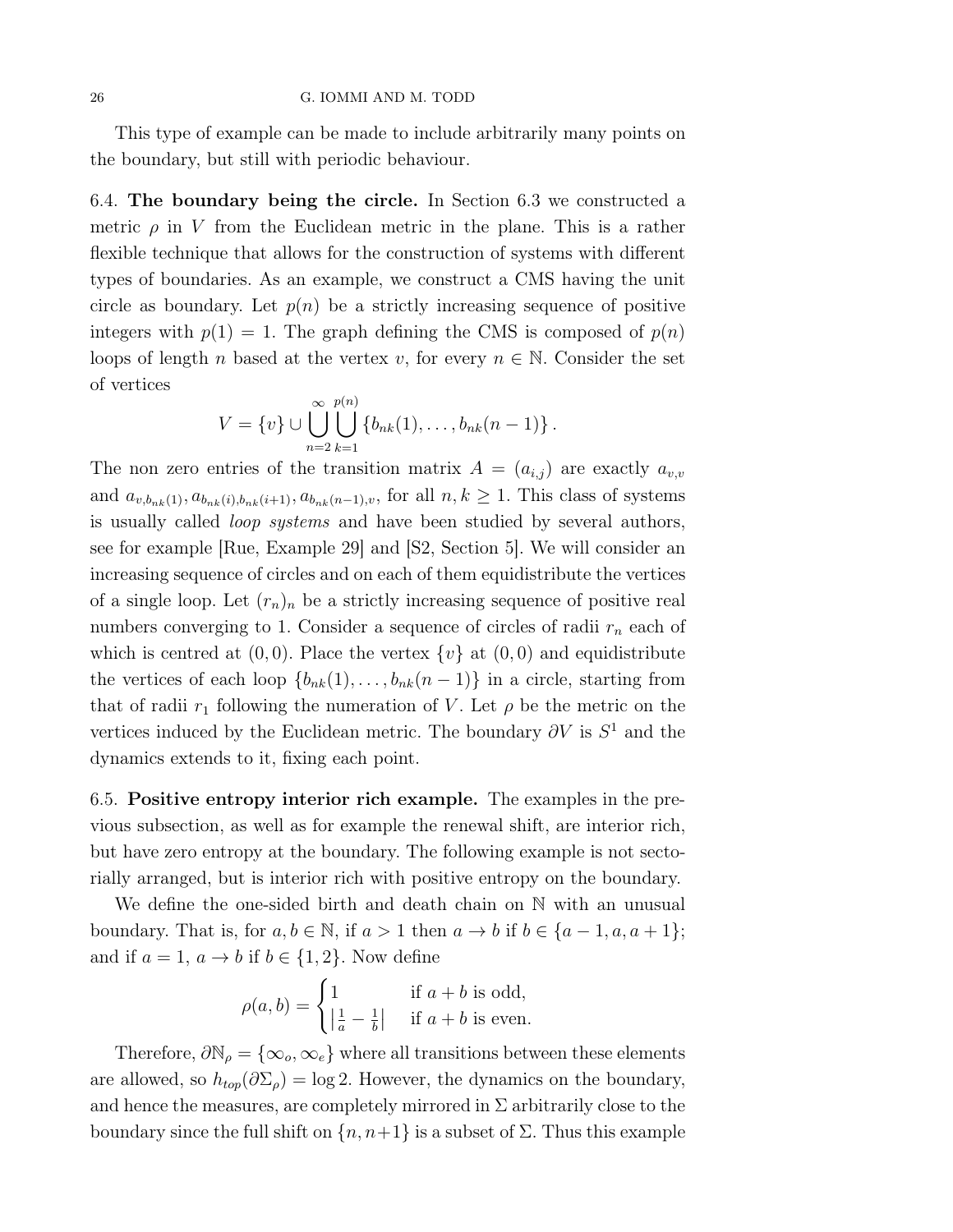is interior rich. It is also easy to see that this cannot be sectorially arranged. One can show that  $h_{top}(\Sigma) = \log 3$ . Finally, recalling Proposition 2.6, we observe that for the potential  $\varphi \equiv 0$ , the measure of maximal entropy on  $\partial \Sigma_{\rho}$  is a tangent functional, but since it has entropy strictly less than  $h_{top}(\Sigma)$ , it is not an equilibrium measure.

### **REFERENCES**

- [A] N. Aronszajn Differentiability of Lipschitzian mappings between Banach spaces. Studia Math. 57 (1976), no. 2, 147–190.
- [BS] L. Barreira and J. Schmeling Sets of "non-typical" points have full topological entropy and full Hausdorff dimension. Israel J. Math. 116 (2000), 29–70.
- [BCL] F. Béguin, S. Crovisier and F. Le Roux Construction of curious minimal uniquely ergodic homeomorphisms on manifolds: the Denjoy-Rees technique. Ann. Sci. École Norm. Sup. (4) 40 (2007), no. 2, 251–308.
- [BL] Y. Benyamini and J. Lindenstrauss Geometric nonlinear functional analysis. Vol. 1. American Mathematical Society Colloquium Publications, 48. American Mathematical Society, Providence, RI, 2000.
- [BCMV] A. Bis, M. Carvalho, M. Mendes and P. Varandas A convex analysis approach to entropy functions, variational principles and equilibrium states. Available at arXiv:2009.07212.
- [Bo1] R. Bowen Topological entropy for noncompact sets. Trans. Amer. Math. Soc. 184 (1973), 125–136.
- [Bo2] R. Bowen Equilibrium states and the ergodic theory of Anosov diffeomorphisms. Second revised edition. With a preface by David Ruelle. Edited by Jean-René Chazottes. Lecture Notes in Mathematics, 470. Springer-Verlag, Berlin 2008.
- [C] M. Csörnyei Aronszajn null and Gaussian null sets coincide. Israel J. Math. 111 (1999), 191–201.
- [DvE] H.A.M. Daniëls and A.C.D. van Enter Differentiability properties of the pressure in lattice systems. Comm. Math. Phys.  $71$  (1980), no. 1, 65–76.
- [D] R.L. Dobrušin Description of a random field by means of conditional probabilities and conditions for its regularity. Teor. Verojatnost. i Primenen 13 (1968) 201–229.
- [FF1] D. Fiebig and U. Fiebig Topological boundaries for countable state Markov shifts. Proc. London Math. Soc. (3) 70 (1995), no. 3, 625–643.
- [F] D. Fiebig Canonical compactifications for Markov shifts. Ergodic Theory Dynam. Systems 33 (2013), no. 2, 441–454.
- [Gu1] B.M. Gurevič Topological entropy for denumerable Markov chains, Dokl. Akad. Nauk SSSR 10 (1969) 911–915.
- [Gu2] B.M. Gurevič Shift entropy and Markov measures in the path space of a denumerable graph, Dokl. Akad. Nauk SSSR 11 (1970) 744–747.
- [GS] B.M. Gurevich and S.V. Savchenko Thermodynamic formalism for symbolic Markov chains with a countable number of states. Uspekhi Mat. Nauk 53 (1998), no. 2(320), 3–106; translation in Russian Math. Surveys 53 (1998), no. 2, 245–344
- [HK] M. Handel and B. Kitchens Metrics and entropy for non-compact spaces. With an appendix by Daniel J. Rudolph. Israel J. Math. 91 (1995), no. 1-3, 253–271.
- [H] F. Hofbauer, Examples for the nonuniqueness of the equilibrium state. Trans. Amer. Math. Soc. 228 (1977), 223–241
- [IT] G. Iommi and M. Todd Transience in dynamical systems. Ergodic Theory Dynam. Systems, 33 (2013) 1450–1476.
- [ITV] G. Iommi, M. Todd and A. Velozo Escape of entropy for countable Markov shifts, Preprint arXiv:1908.10741.
- [IP] R.B. Israel and R.R. Phelps Some convexity questions arising in statistical mechanics. Math. Scand. 54 (1984), no. 1, 133–156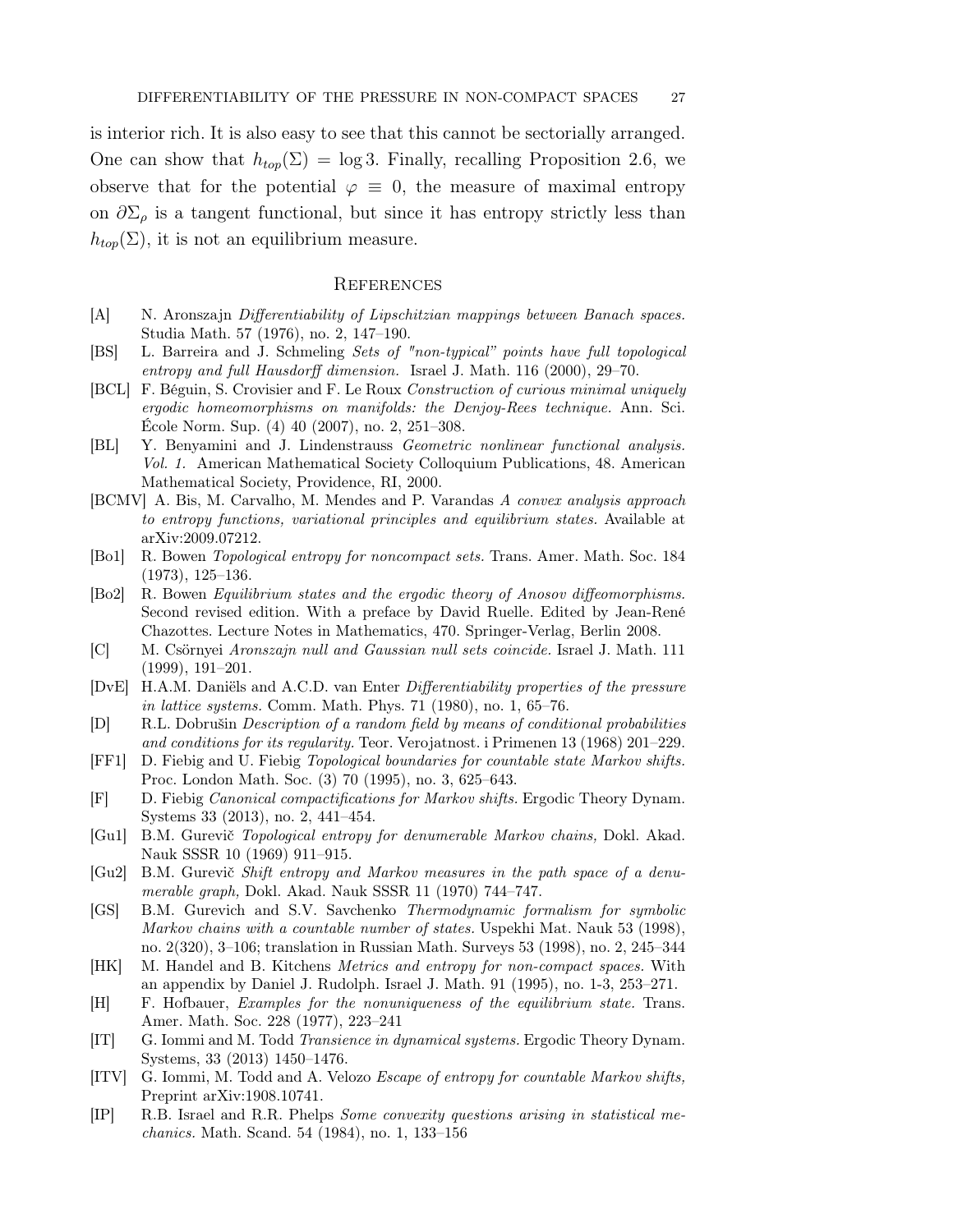- [L] Y. Lima Symbolic dynamics for non-uniformly hyperbolic systems. Ergodic Theory Dynam. Systems 41 (2021), no. 9, 2591–2658.
- [MU] R.D. Mauldin and M. Urbański Dimensions and measures in infinite iterated function systems. Proc. London Math. Soc. (3) 73 (1996), no. 1, 105–154.
- [PP] Y.B. Pesin and B.S. Pitskel' Topological pressure and the variational principle for noncompact sets, Funktsional. Anal. i Prilozhen. 18 (1984) 50–63.
- [Pe] Y.B. Pesin Dimension theory in dynamical systems. Contemporary views and applications. Chicago Lectures in Mathematics. University of Chicago Press, Chicago, IL, 1997. xii+304 pp.
- [PS] C.E. Pfister and W.G. Sullivan Large deviations estimates for dynamical systems without the specification property. Applications to the  $\beta$ -shifts. Nonlinearity 18 (2005), no. 1, 237–261.
- [P] R.R. Phelps Convex functions, monotone operators and differentiability. Second edition. Lecture Notes in Mathematics, 1364. Springer-Verlag, Berlin, 1993. xii+117 pp.
- [Re] M. Rees A minimal positive entropy homeomorphism of the 2-torus. J. London Math. Soc. (2) 23 (1981) 537–550.
- [Ru] D. Ruelle Thermodynamic formalism. The mathematical structures of classical equilibrium statistical mechanics. With a foreword by Giovanni Gallavotti and Gian-Carlo Rota. Encyclopedia of Mathematics and its Applications, 5. Addison-Wesley Publishing Co., Reading, Mass., 1978.
- [Rue] S. Ruette On the Vere-Jones classification and existence of maximal measures for countable topological Markov chains. Pacific J. Math. 209 (2003), no. 2, 366–380.
- [Ro] R.T. Rockafellar Convex analysis. Princeton Mathematical Series, No. 28 Princeton University Press, Princeton, N.J. 1970 xviii+451 pp.
- [S1] O. Sarig Thermodynamic formalism for countable Markov shifts. Ergodic Theory Dynam. Systems 19 (1999), no. 6, 1565–1593
- [S2] O. Sarig Phase transitions for countable Markov shifts. Comm. Math. Phys. 217  $(2001)$ , no. 3, 555–577.
- [S3] O. Sarig Symbolic dynamics for surface diffeomorphisms with positive entropy. J. Amer. Math. Soc. 26 (2013), no. 2, 341–426.
- [Sh] O. Shwartz Thermodynamic formalism for transient potential functions. Comm. Math. Phys. 366 (2019), no. 2, 737–779.
- [Si] J.G. Sinai Gibbs measures in ergodic theory. Uspehi Mat. Nauk 27 (1972) 21–64.
- [T] D.J. Thompson, A thermodynamic definition of topological pressure for noncompact sets. Ergodic Theory Dynam. Systems 31 (2011) 527–547.
- [W1] P. Walters, Invariant measures and equilibrium states for some mappings which expand distances. Trans. Amer. Math. Soc. 236 (1978), 121–153.
- [W2] P. Walters An introduction to ergodic theory. Graduate Texts in Mathematics, 79. Springer-Verlag, New York-Berlin, 1982. ix+250 pp.
- [W3] P. Walters Differentiability properties of the pressure of a continuous transformation on a compact metric space. J. London Math. Soc. (2) 46 (1992), no. 3, 471–481
- [Z] A.S. Zargaryan A variational principle for the topological pressure in the case of a Markov chain with a countable number of states. Mat. Zametki 40 (1986), no. 6, 749–761, 829.